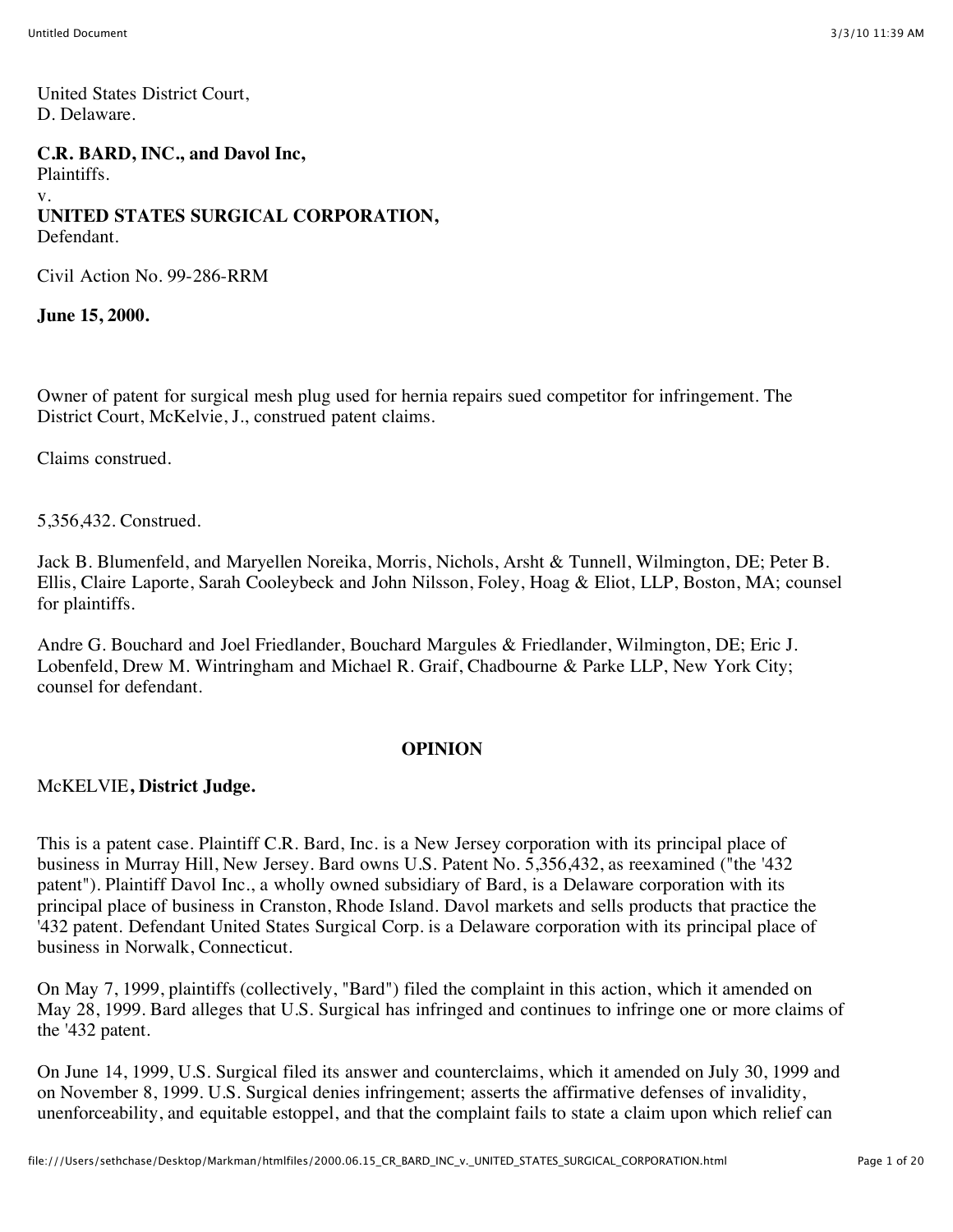be granted; and counterclaims for a declaratory judgment of invalidity, noninfringement, and unenforceability of the '432 patent.

This case is scheduled for a two-week jury trial beginning July 10, 2000.

On June 2, 2000, the court held a trial in accordance with Markman v. Westview Instruments, Inc., 517 U.S. 370, 116 S.Ct. 1384, 134 L.Ed.2d 577 (1996), to construe disputed claims of the '432 patent. This is the court's construction of those disputed claims.

# **I.** *FACTUAL AND PROCEDURAL BACKGROUND*

The court draws the following facts from the pleadings, the patent at issue, and the prosecution history of the patent. Bard has submitted a declaration by Keith Millikan, an associate professor of surgery at Rush Medical College, that contains an undisputed recitation of the background of the invention, and has submitted the notebook of the inventors of the patented device. The court will consider the Millikan declaration and the notebook for the limited purpose of describing the background of the invention.

### **A.** *Background of the Invention*

The invention at issue in this case is an implantable prosthesis formed of surgical mesh used to repair groin hernias. A hernia is a relaxation or weakening of the muscle wall, usually in the lower abdomen, which permits tissue to protrude through the muscle wall defect. Left untreated, a hernia will continue to enlarge and potentially lead to serious complications.

The Millikan declaration describes that a traditional method of repairing a hernia was to replace the tissue and sew the weakened muscle together. This method, however, proved to be quite painful and led to an unacceptably high rate of hernia recurrence.

The Millikan declaration states that in the 1970s, Irving Lichtenstein and his colleagues began recommending the use of cylindrical mesh plugs for certain types of hernia repairs. In this method, flat mesh was rolled into a cigarette-like shape and inserted into the defect without stapling or suturing. The mesh plug retained and repaired the hernia, and gradually became fixed in place by the process of tissue "fibroblasting," wherein the muscle tissue attaches itself to the mesh. Hand rolled plugs, however, had the disadvantage that they were not readily conformable to the contours of a defect, particularly when the defect was irregularly shaped.

The Millikan declaration states that in the 1980s, Lichtenstein and his colleagues began repairing hernias by suturing flat mesh to the muscle tissue. The advantage of mesh was that it was flexible and pliable, so that it could be employed without immobilizing the muscle wall. Rather than relying on the tension of the sutured muscle wall to retain the hernia, a doctor could staple or suture mesh over the muscle wall defect. Using sections of flat mesh to patch hernias, however, had certain drawbacks. Because the patch was commonly placed behind the abdominal wall, some dissection of the muscle tissue was necessary to install the patch. Moreover, the dissection was typically done "blindly," i.e., without the surgeon's being able to see what he was doing, which increased the likelihood of errors in placement.

The Millikan declaration states that prior to 1992, Ira Rutkow and Alan Robbins, the inventors of the patent at issue, began to hand-form plugs in a conical shape. Making a plug in a conical shape consumed less time and material, and the plugs were more pliable than the cylindrical cigarette plugs. These plugs had certain disadvantages, however. Each had to be individually rolled to fit the shape of the defect. If it was too large, its stiffness or lack of filler material would cause it to double over on itself, creating a significant gap between the mesh and the margins of the defect, through which re-herniation could occur. If a plug was too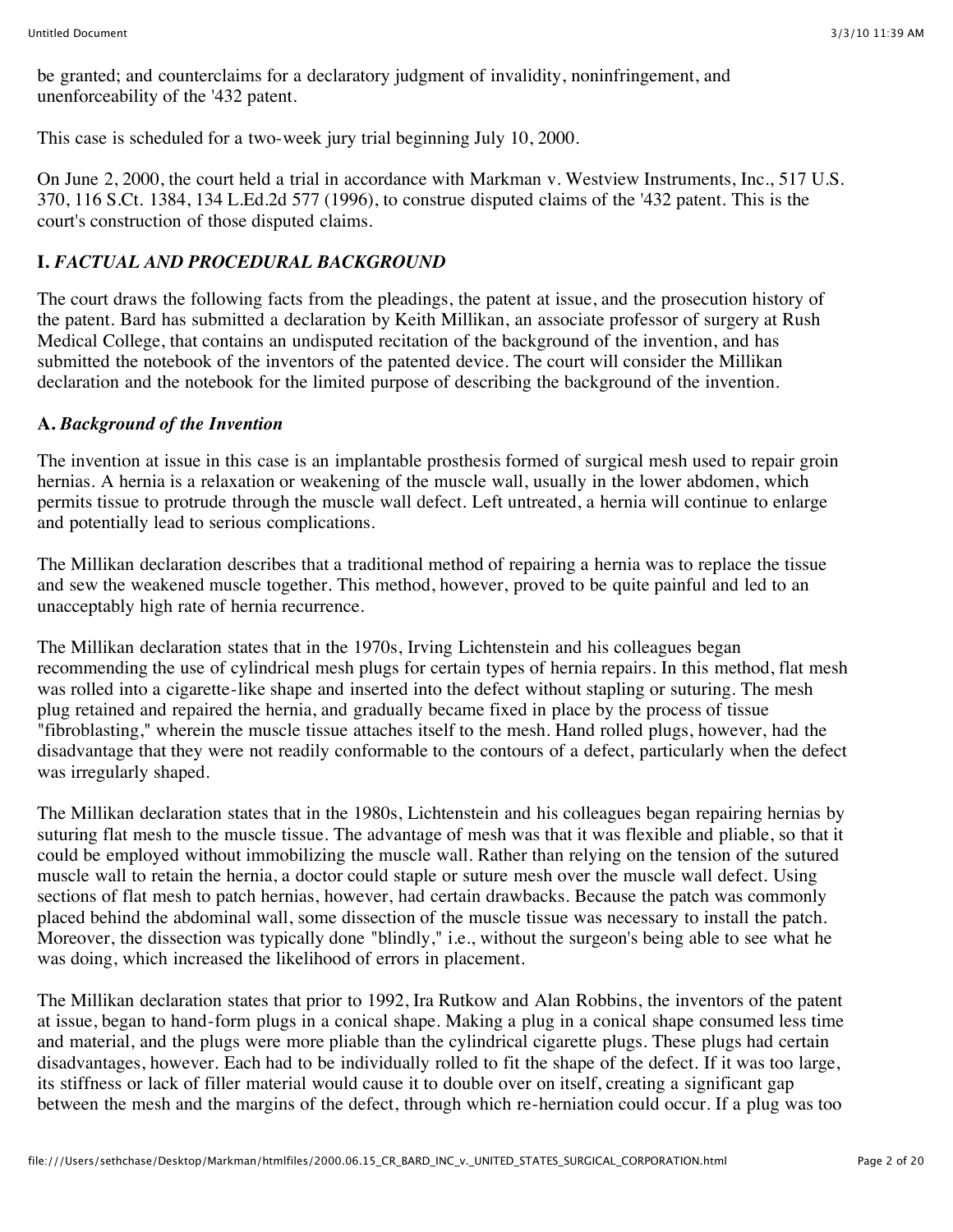small, it could migrate or might not adequately fill the defect, again causing a risk of recurrence. Although conical plugs were more pliable than the tightly rolled cigarette plugs, they were generally made from more than one layer of mesh and could, thus, be stiff, particularly in the case of a small plug. When the plugs were rolled so that they were roughly the same size as the defect, they could not always conform to irregularly shaped hernia defects.

Prior to 1992, Ermanno Trabucco published a manuscript entitled "A New Preperitoneal Plug Technic for Recurrent Groin Hernioplasty," in which he discloses the use of a hand-made plug in a roughly conical shape, formed by suturing a square piece of mesh into a conical, four-lobed configuration. This configuration lacked some of the advantages of simple conical plugs. Because the lobes were sutured together, the implant had a limited ability to conform to the size and shape of a hernia defect.

On January 22, 1992, Rutkow and Robbins disclosed to Bard engineers and marketing personnel their ideas for a preformed, cone-shaped mesh hernia plug. Bard's project notebook shows that Rutkow and Robbins contemplated using a 3-layered design, comprising an exterior, pleated layer, and two interior layers for support. The notebook says "Pleats-Purpose Is To Reduce Gaps To Reduce Recurrence," and "Fluted or Pleated For Expandability (Cones)." The notebook states that the plugs should have "Multiple Pleats- (Coffee Filter Like)," but that "Large Pleats May Allow Recurrence."

### **B.** *The Prosecution History of* the '432 Patent

### **1.** *The Patent Application*

On February 5, 1993, Bard filed a patent application on the plug developed by Rutkow and Robbins. The Summary of the Invention states that "[t]he implant includes a pleated surface which increases the pliability of the implant, allowing the prosthesis to conform to irregularities in the tissue or muscle wall surrounding the opening." The application describes that a filler body within the plug imparts bulk to the device, ensuring a snug fit when it is compressed into a rupture. The application continues, "[p]ortions of the filler material are easily removed allowing the surgeon to customize the stiffness of the implant during the operation without damaging the integrity of the prosthesis." Figures 2 and 3 of the patent application illustrate preferred embodiments of the invention.

**Fig. 2**

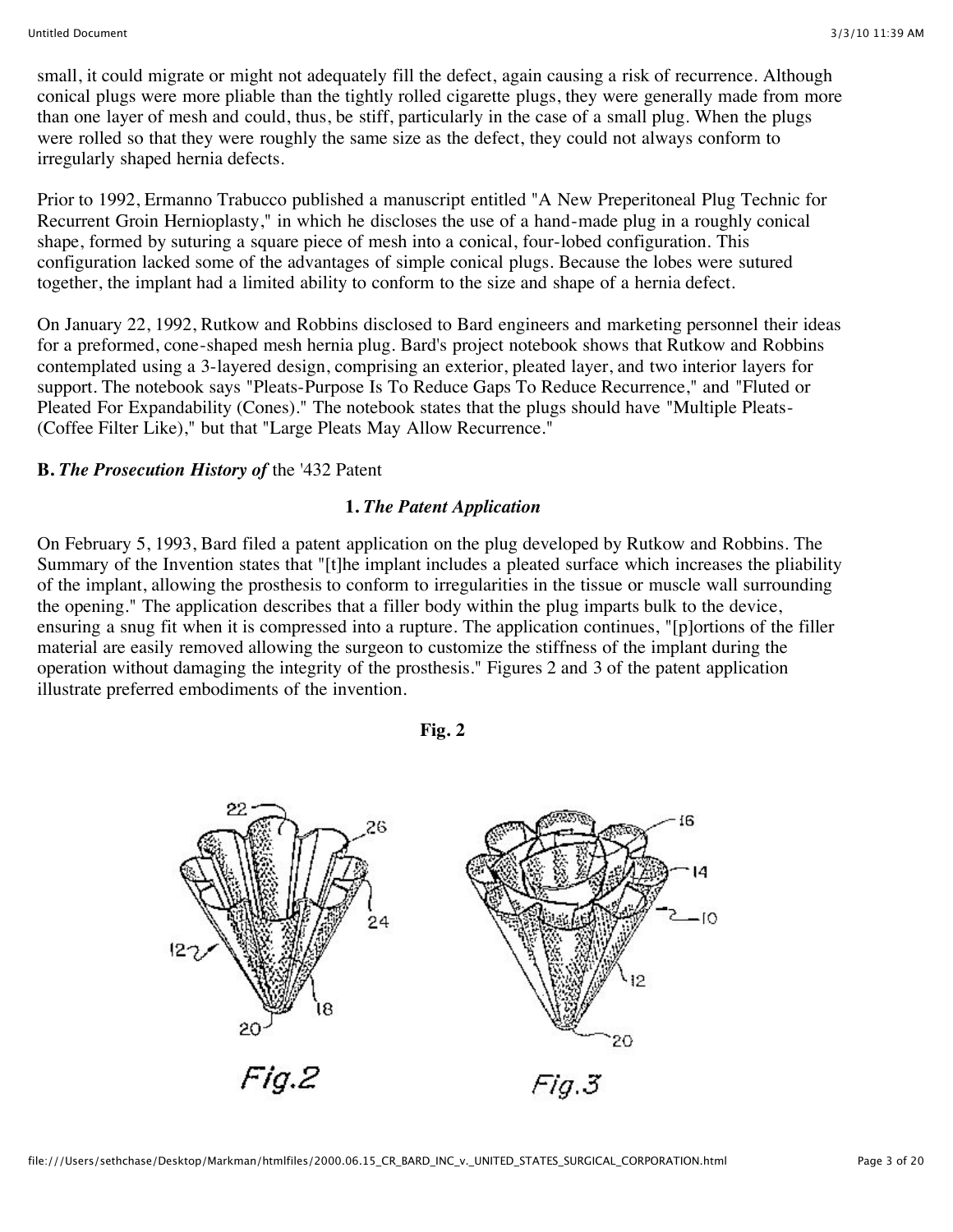### **Fig. 3**

The application states, as shown in Figures 2 and 3, that one embodiment of the invention includes "[l]ongitudinally running pleats [that] are hot molded into the mesh body which enhances the flexibility of the implant, allowing the implant to closely match the contour of the herniated opening when compressed within the defect."

The application describes, as shown in Figure 3, that "[i]n another embodiment of the invention, a filler body is positioned in a mesh cone and packs the implant when the plug is compressed by placement in the narrow hernia opening, providing the bulkiness believed to be essential for non-recurrent repair of abdominal wall hernias." The filler body contains a plurality of mesh petals which provide support to the device.

The application identifies a number of possible pleat configurations, which allow "the cone to conform to various irregularities in the contour of the defect." In some pleat configurations, the application discloses, "pleats may be provided on only that limited portion of the plug which is likely to encounter the irregular topography or which will require enhanced flexibility."

Figure 4 of the patent application illustrates the pleated plug conforming to an irregular defect. The application explains that "[t]he pleated conical plug is extremely pliable, allowing localized portions of the implant to adapt to the irregular contour 40 of the defect."

**\*204**



Fig.4

#### **Fig. 4**

The patent application contains 22 claims, with claims 1, 5, 14, 19, 20, 21, and 22 drafted as independent claims. Claims 1-21 are apparatus claims, and claim 22 is a method claim. Independent claims 1, 14, and 19 recite the use of pleats in the claimed apparatus. Claim 5 does not contain a pleats limitation. Claim 20 of the application is written in means-plus-function language, claiming a "means for conforming to irregularities in the tissue." Claim 21 of the application, which subsequently issued as claim 20 of the '432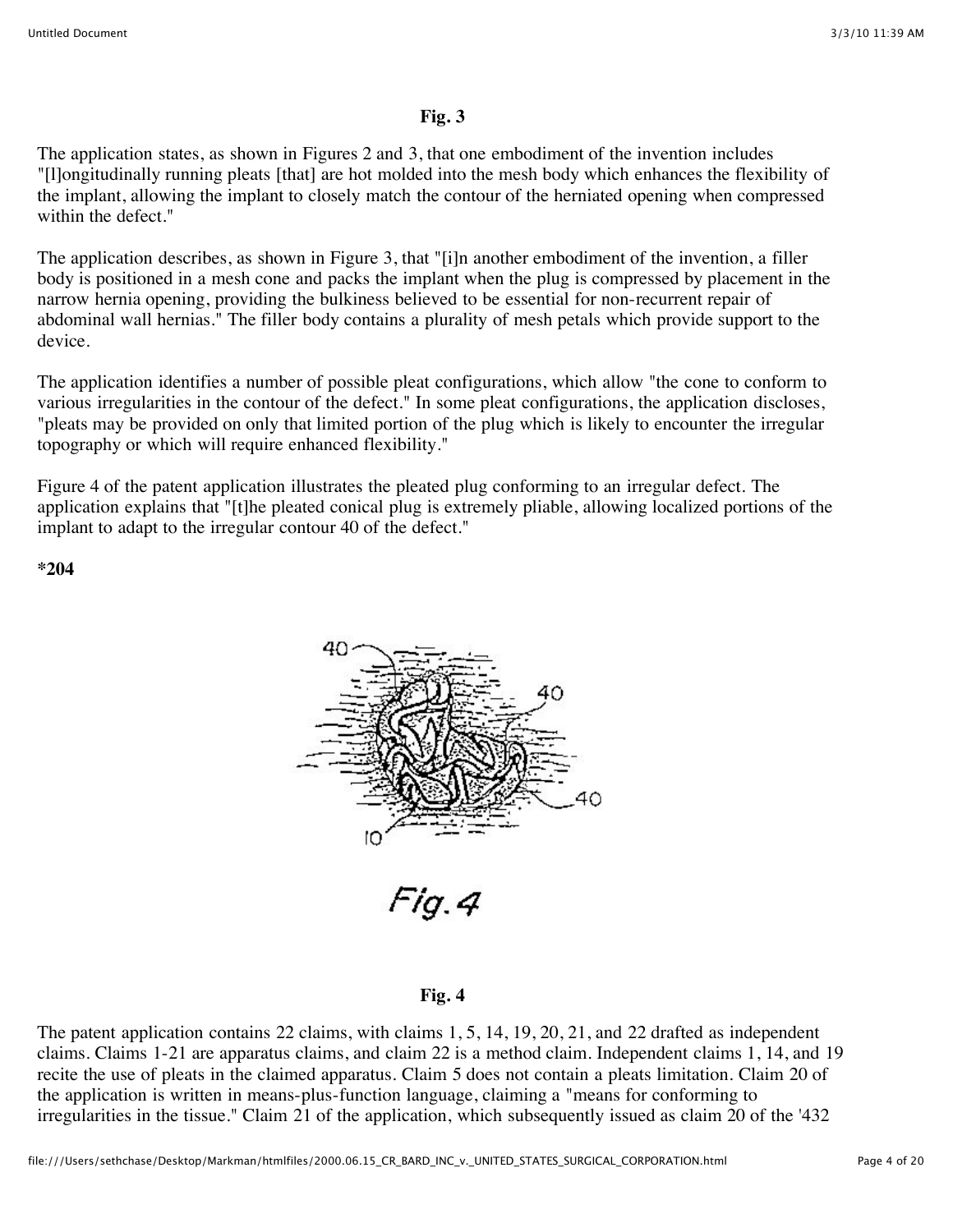patent, reads as follows:

21. An implantable prosthesis for repairing a tissue or muscle wall defect, comprising:

A hollow plug formed of a surgical mesh fabric and being compressible from a first configuration which is larger than the defect into a second configuration which approximates the shape of the defect so that said plug securely fits therein and occludes the defect, the surface of said plug being conformable to irregularities in the tissue or muscle wall defining the defect.

Claim 22 of the application, which subsequently issued as claim 21 of the '432 patent, reads as follows:

22. A method of repairing a tissue or muscle wall defect, comprising:

providing an implantable prosthesis including a plug formed of a surgical mesh fabric which is compressible from a first configuration which is larger than the defect into a second configuration which approximates the shape of the defect so that the plug securely fits therein and occludes the defect, the plug including an inner filler body formed of spaced petals of a surgical mesh fabric which stiffen the implantable prosthesis when the plug is compressed into the second configuration;

placing the plug in the defect so that the plug compresses into the second configuration; and

detaching one or more petals from the inner filler body to vary the stiffness of the implantable prosthesis.

# **2.** *The First Office Action*

On June 4, 1993, the examiner issued his first Office Action, allowing claim 22 of the application on the grounds that the prior art did not disclose the method of removing petals to vary the stiffness of the implant. Claim 22 of the application subsequently issued as claim 21 of the '432 patent.

The examiner rejected claims 1-17, and 19-21, and objected to claim 18, under 35 U.S.C. s.s. 102 and 103. The examiner determined that U.S. Patent No. 5,147,374, which was issued to Alfredo Fernandez in 1992, disclosed a folded structure that anticipated or rendered obvious the pleats of Bard's application.

# **3.** *Examiner Interview*

On November 9, 1993, the examiner held an interview with representatives of Bard. The examiner's Interview Summary Record states that "[a]pplicant argued that pleats helps it conform to an irregular opening."

### **4.** *Proposed Amendment*

On December 6, 1993, Bard proposed amending the language of the claims that had been rejected, and proposed adding five new apparatus claims that recite the use of pleats. Bard proposed amending claim 21 of the application, which subsequently issued as claim 20 of the '432 patent, to read as follows (added language is underlined, and deleted language is bracketed):

21. An implantable prosthesis for repairing a tissue or muscle wall defect, comprising:

a hollow plug, formed of a surgical mesh fabric *having openings therein for tissue ingrowth, constructed and arranged to securely fit within and occlude the tissue or muscle wall defect* and [being] *which is radially* compressible *upon insertion into the defect* from a first configuration which is larger than the defect into a second configuration which approximates the shape of the defect [so that said plug securely fits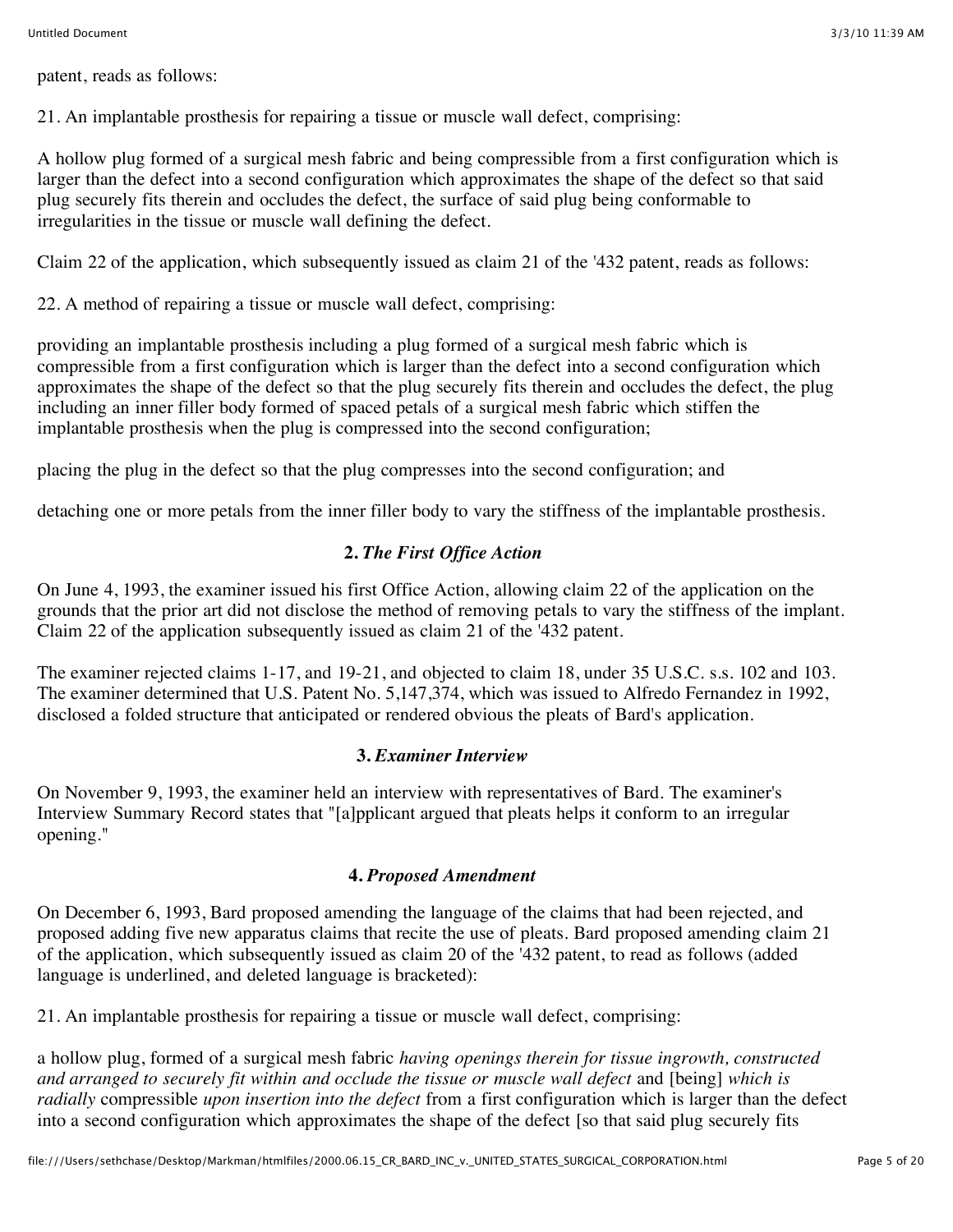therein and occludes the defect], the surface of said hollow plug being conformable to irregularities in the tissue or muscle wall defining the defect.

Bard responded to the examiner's rejection by stating that Fernandez did not disclose the use of pleats, and that the folded structure previously identified by the examiner was the result of an otherwise flat portion of mesh that had been folded into a delivery device.

### **5.** *Notice of Allowability*

On May 18, 1994, the examiner allowed claims 1-5 and 7-27, as amended. The examiner limited claim 5 to a pleated structure by inserting the following language from claim 6 into claim 5: "a pleated surface which is conformable to irregularities in the tissue or muscle wall defining the defect." Modifying claim 5 in this manner limited all the apparatus claims, with the exception of allowed claims 19 and 20, to structures containing pleats. The examiner eliminated claim 6, and renumbered claims 7-27 of the application as claims 6-26, respectively.

The examiner stated that, in his prior rejection, he had interpreted the term "pleated" too broadly. The examiner found that "it would not have been obvious to pleat the materials of the prior art in the manner that facilitates radial compressibility because the prior art does not teach such a concept."

### **6.** *Issuance of* the '432 Patent

The PTO issued the '432 patent on October 18, 1994.

### **7.** *Request for Reexamination*

On May 1, 1995, Bard filed a request for reexamination with the PTO, seeking review of three undated publications that it had previously disclosed to the examiner in the original patent application. The examiner had checked off all the prior art references listed on the Form PTO-1449 that Bard had submitted with its original application, with the exception of " 'Tension Free' Inguinal Herniorrhapy: The 'Mesh Plug' Technique," by Rutkow and Robbins; "Routine Sutureless Mesh and Primary Inguinal Hernioplasty" by Trabucco; and "A New Preperitoneal Plug Technique for Recurrent Groin Hernioplasty" by Trabucco.

Bard asserted that the reexamination references do not negatively affect the patentability of the claimed invention, because:

None of the reexamination references teach or suggest a plug which is radially compressible upon insertion into a defect opening, without kinking or buckling, so that the plug conforms to irregularities in the tissue or muscle wall defining the defect. This feature is an element of each claim, except method claim 21.

### **8.** *Office Action in Reexamination*

On October 13, 1995, the examiner allowed claims 1-18 and 21-26, and rejected claims 19 and 20 in light of the publication entitled "A New Preperitoneal Plug Technique for Recurrent Groin Hernioplasty" by Trabucco. In that publication, Trabucco discloses a hernia plug made by suturing a flat piece of surgical mesh into a four-lobed cone. The examiner stated that Trabucco discloses a "means to conform to the irregularities in the tissue defect in the form of sutures on the edges thereof to hold it into the shape of the defect."

### **9.** *Response to Reexamination Office Action*

On December 12, 1995, Bard responded to the PTO by proposing an amendment to claims 19 and 20. Bard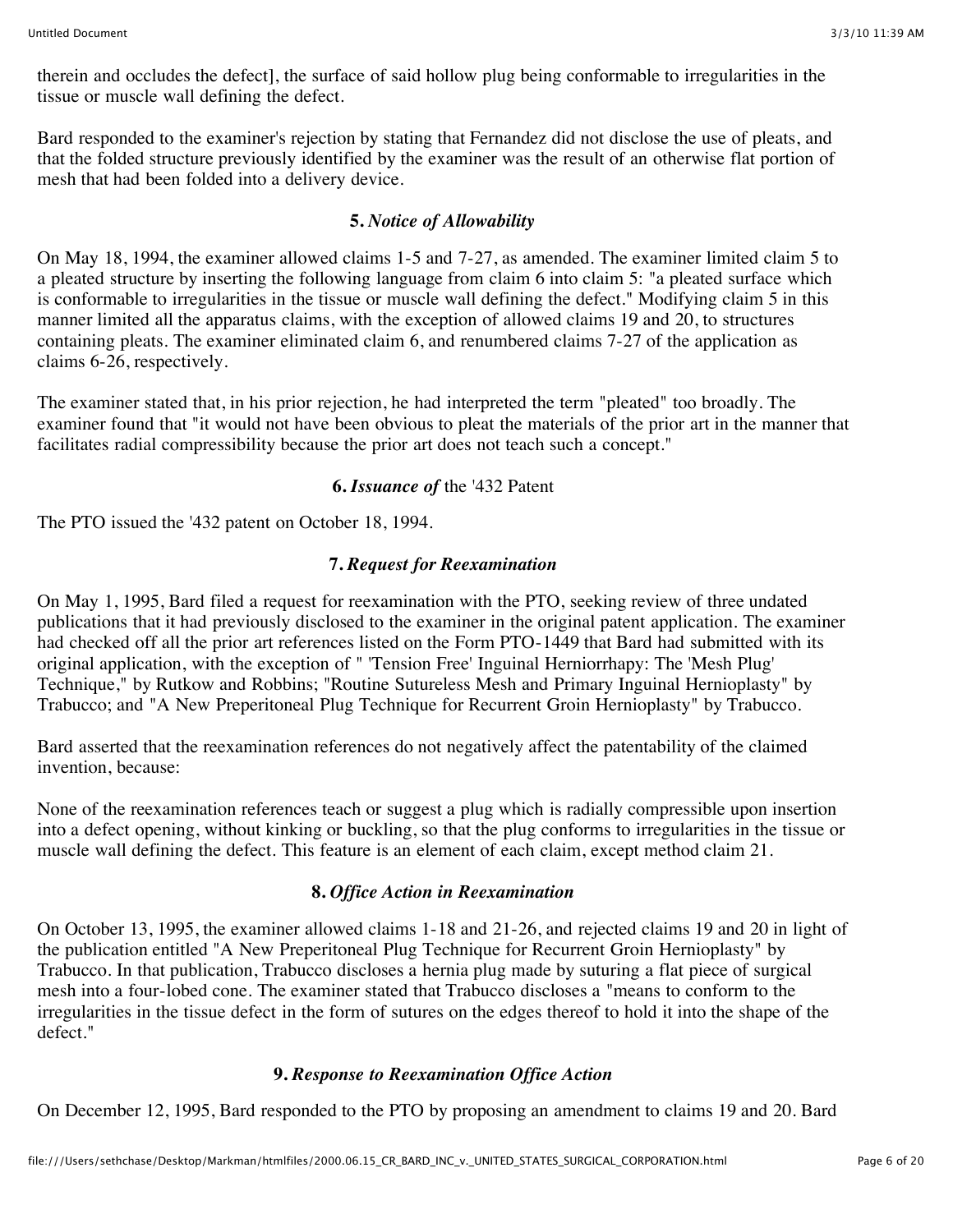proposed amending claim 20 as follows:

20. An implantable prosthesis for repairing a tissue or muscle wall defect, comprising:

a hollow plug, formed of a surgical mesh fabric having openings therein for tissue ingrowth, constructed and arranged to securely fit within and occlude the tissue or muscle wall defect and which is radially compressible upon insertion into the defect from a first configuration which is larger than the defect into a second configuration which approximates the shape of the defect, the surface of said [of] hollow plug being conformable to irregularities in the tissue or muscle wall defining the defect *upon insertion of said hollow plug into the defect.*

Bard asserted that the device disclosed by Trabucco did not provide "contour matching." Bard distinguished its invention from Trabucco's as follows:

As explained in the specification of the reexamination application, the surface of the inventive plug is pleated with [sic] enhances the flexibility and pliability of the implant, allowing the prosthesis to conform to irregularities in the shape of the hernia without kinking. Thus, it is the integrally formed pleats, and not additional fastening mechanisms (such as the sutures or clips disclosed by Trabucco), which allow the prosthesis to conform to the contours of the defect merely upon placement in the tissue or muscle wall opening.

### **10.** *Final Office Action in Reexamination*

On April 22, 1996, the examiner issued a final rejection of claims 19 and 20. He reiterated his previous conclusions regarding the Trabucco reference, and added that Trabucco satisfies the amended limitation of conforming to irregularities "upon insertion of said hollow plug into the defect."

The examiner proposed a modification to the language of claims 19 and 20 to put them in allowable form. He suggested inserting the phrase "said means for conforming making the hollow plug extremely pliable and allowing localized portions of the hollow plug to adapt to the irregularities in the tissue or muscle wall defect" at the end of claims 19 and 20. In support of his suggested amendment, he referenced a section of the patent specification, which states:

The close fit of the implantable prosthesis 10 in an irregular opening 40 is illustrated in FIG. 4. The pleated conical plug is extremely pliable, allowing localized portions of the implant to adapt to the irregular contour 40 of the defect.

Col. 4, In. 44-48.

# **11.** *Response to Reexamination Action*

On May 1, 1996, Bard responded to the rejection of its claims by proposing amended claim language for claims 19 and 20. Bard adopted the examiner's suggestion verbatim for claim 19. FN1 Bard proposed amending claim 20 as follows:

FN1. Claim 19 was amended as follows (added language is underlined and deleted language is bracketed):

19. An implantable prosthesis for repairing a tissue or muscle wall defect, comprising:

a hollow plug, formed of a surgical mesh fabric having openings therein for tissue ingrowth, constructed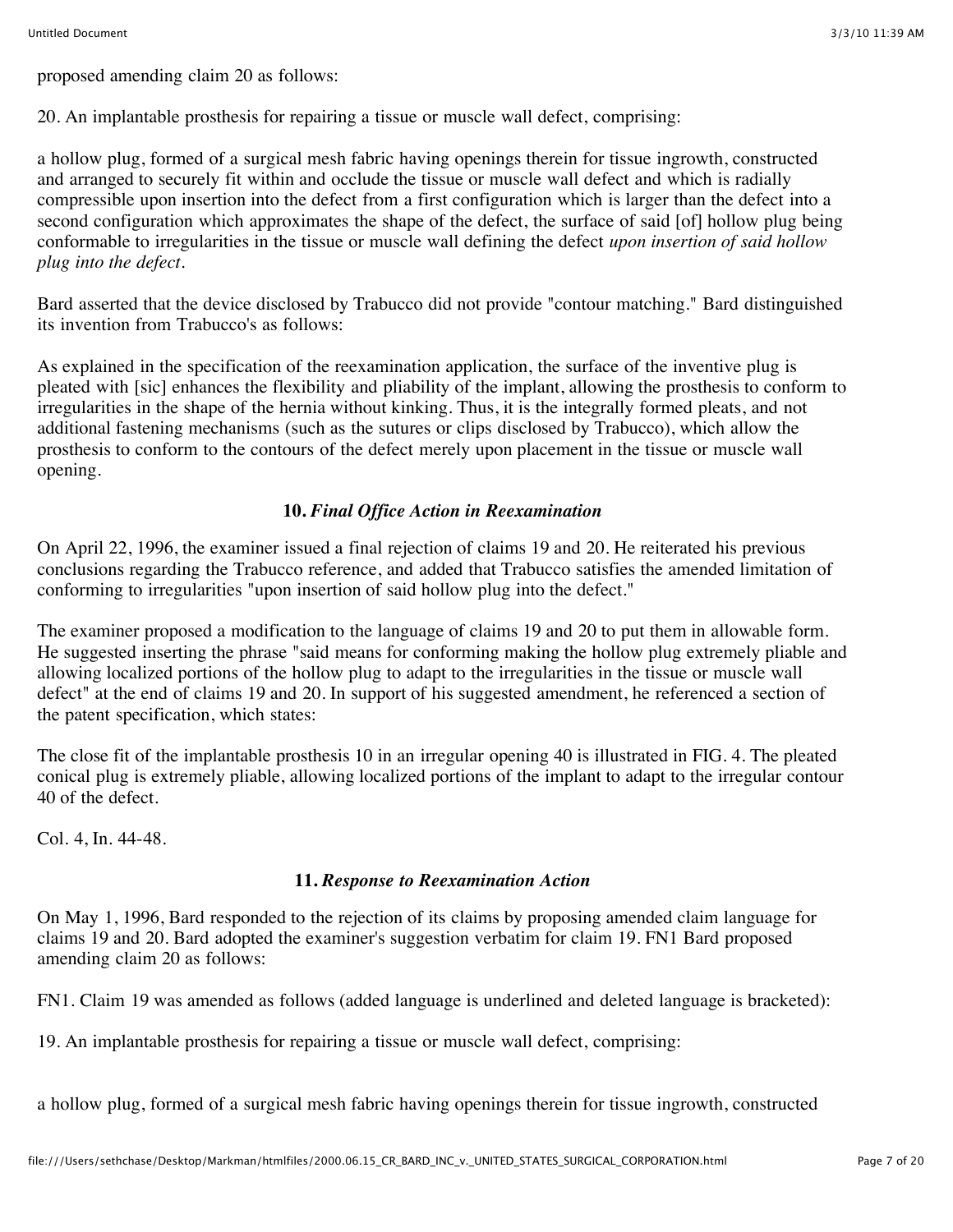and arranged to securely fit within and occlude the tissue or muscle wall defect and which is radially compressible upon insertion into the defect from a first configuration which is larger than the defect into a second configuration which approximates the shape of the defect, wherein [formed integral with] the surface of said hollow plug [are] *includes* means for conforming to irregularities in the tissue or muscle wall defining the defect upon insertion of said plug into the defect, *said means for conforming making the hollow plug extremely pliable and allowing localized portions of the hollow plug to adapt to irregularities in the tissue or muscle wall defect.*

20. An implantable prosthesis for repairing a tissue or muscle wall defect, comprising: a hollow plug, formed of a surgical mesh fabric having openings therein for tissue ingrowth, constructed and arranged to securely fit within and occlude the tissue or muscle wall defect and which is radially compressible upon insertion into the defect from a first configuration which is larger than the defect into a second configuration which approximates the shape of the defect, the surface of said hollow plug being conformable to irregularities in the tissue or muscle wall defining the defect upon insertion of said hollow plug into the defect *and being extremely pliable, allowing localized portions of the hollow plug to adapt to irregularities in the tissue or muscle wall defect.*

Bard stated that this amendment distinguished the claimed invention from Trabucco. **12.** *Reexamination Advisory Action*

On September 4, 1996, the examiner issued a Reexamination Advisory Action, stating that the amendments did not comply with 37 C.F.R. s. 1.121(f).

# **13.** *Response to Reexamination Advisory Action*

On September 25, 1996, the applicant amended claim 20 to read:

20. An implantable prosthesis for repairing a tissue or muscle wall defect, comprising:

a hollow plug, formed of a surgical mesh fabric having openings therein for tissue ingrowth, constructed and arranged to securely fit within and occlude the tissue or muscle wall defect and which is radially compressible upon insertion into the defect from a first configuration which is larger than the defect into a second configuration which approximates the shape of the defect, the surface of said [of] hollow plug being conformable to irregularities in the tissue or muscle wall defining the defect *upon insertion of said hollow plug into the defect, said hollow plug being extremely pliable, allowing localized portions of the hollow plug to adapt to irregularities in the tissue or muscle wall defect.*

# **14.** *Notice of Intent to Issue Reexamination Certificate*

On November 21, 1996, the examiner issued a Notice of Intent to Issue Reexamination Certificate. In explaining his allowance of claims 19 and 20, as amended, the examiner stated:

Claims 19 and 20 set forth a means for conforming which renders the hollow plug extremely pliable such that localized portions can adapt to irregularities in the tissue of muscle wall defect. The prior art of record, most relevantly the Trabucco article ... fails to teach hollow plugs with conformation to the extent now set forth in these claims as amended.

# **15.** *Issuance of Reexamination Certificate*

On February 4, 1997, the PTO issued a reexamination certificate to Bard for the '432 patent.

# **D.** *The Parties'* Hernia *Plugs*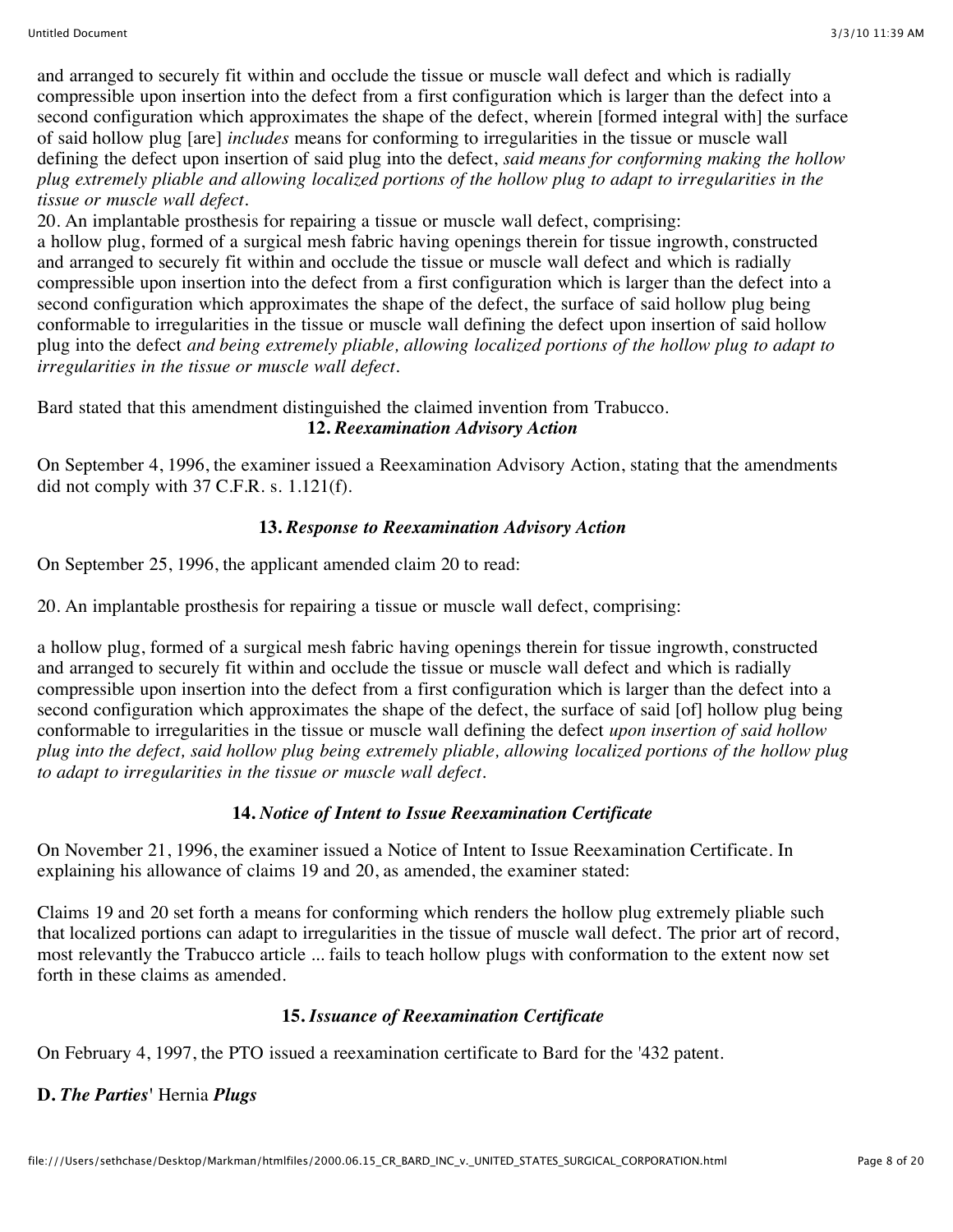Bard manufactures and sells a hernia plug, called the Perfix plug, which it acknowledges is an embodiment of the '432 patent. The plug has a pleated outer surface, and has several interior mesh petals that may be removed by a surgeon to vary the stiffness of the plug. When the Perfix plug is compressed into a small opening (such as the opening formed by the thumb and index finger of a loosely-clenched fist), the outer surface of the plug retains contact with the perimeter of the opening-i.e., the plug does not "kink or buckle."

U.S. Surgical manufactures and sells a hernia plug called the Hernia-Mate. The Hernia-Mate is a preformed mesh plug consisting of a semicircle of mesh joined at the seam. The Hernia-Mate has no pleats. The Hernia-Mate has petals that impart bulk to the plug. When the Hernia-Mate is compressed into a small opening, portions of the outer surface of the plug fold inwards-i.e., the plug "kinks and buckles."

Bard seeks to enjoin U.S. Surgical from producing the Hernia-Mate, and seeks to recover damages allegedly caused by U.S. Surgical's past and continuing sales of the Hernia-Mate.

# **E.** *Disputed Claims*

Plaintiffs allege that U.S. Surgical infringes claims 20 and 21 of the '432 patent. The parties dispute the proper construction of a number of elements of these two claims. The following charts summarize the claim terms in dispute. The parties have proposed the following construction of the elements of claim 20:

| Claim Term (Claim 20)                                                   | <b>Plaintiffs' Construction</b>                                        | Defendant's Construction                                                                                 |       |
|-------------------------------------------------------------------------|------------------------------------------------------------------------|----------------------------------------------------------------------------------------------------------|-------|
| An implantable prosthesis for                                           | A surgical implant for repairing a                                     |                                                                                                          |       |
| repairing a tissue or muscle wall                                       | defect, or hole, in a tissue or                                        |                                                                                                          |       |
| defect, comprising:                                                     | muscle wall, including:                                                |                                                                                                          |       |
| a hollow plug,                                                          | a plug which is not solid, but has                                     |                                                                                                          | Lines |
|                                                                         | a cavity, gap, or space inside;                                        |                                                                                                          |       |
| formed of a surgical mesh fabric                                        | which is formed of surgical mesh;                                      |                                                                                                          |       |
| having openings therein for tissue                                      |                                                                        |                                                                                                          |       |
| ingrowth,                                                               |                                                                        |                                                                                                          |       |
| constructed and arranged to                                             | which is constructed and arranged                                      |                                                                                                          |       |
| securely fit within and occlude the to securely fit within, and fill or |                                                                        |                                                                                                          |       |
| tissue or muscle wall defect                                            | close up, the hole in the tissue or                                    |                                                                                                          |       |
|                                                                         | muscle wall;                                                           |                                                                                                          |       |
| and which is radially                                                   | and which can be radially                                              | radially compressible" means the                                                                         |       |
| compressible upon insertion into                                        |                                                                        | compressed upon insertion into the capability of being compressible in a                                 |       |
| the defect from a first                                                 | hole from a configuration that is                                      | radial direction without "kinking or                                                                     |       |
|                                                                         | configuration which is larger than larger than the defect or hole into | buckling"                                                                                                |       |
| the defect into a second                                                | a second configuration that                                            |                                                                                                          |       |
| configuration which approximates approximates the shape of the          |                                                                        |                                                                                                          |       |
| the shape of the defect,                                                | hole;                                                                  |                                                                                                          |       |
| the surface of said hollow plug                                         | and whose surface is capable of                                        | "surface of said hollow plug being                                                                       |       |
|                                                                         |                                                                        | being conformable to irregularities conforming to irregularities in the conformable" requires pre-formed |       |
| in the tissue or muscle wall                                            | shape of the defect or hole when it pleats which render the plug       |                                                                                                          |       |
| defining the defect upon insertion is inserted into the hole; and       |                                                                        | "extremely pliable, allowing                                                                             |       |
| of said hollow plug into the                                            |                                                                        | which is extremely pliable, so that localized portions of the hollow plug                                |       |
| defect, said hollow plug being                                          | localized portions of the plug are                                     | to adapt to irregularities in the tissue                                                                 |       |
| extremely pliable, allowing                                             | able to adapt to irregularities in                                     | or muscle wall defect"                                                                                   |       |
| localized portions of the hollow                                        | the shape of the defect or hole.                                       |                                                                                                          |       |
| plug to adapt to irregularities in                                      |                                                                        |                                                                                                          |       |
| the tissue or muscle wall defect.                                       |                                                                        |                                                                                                          |       |

The parties have proposed the following construction of the elements of claim 21: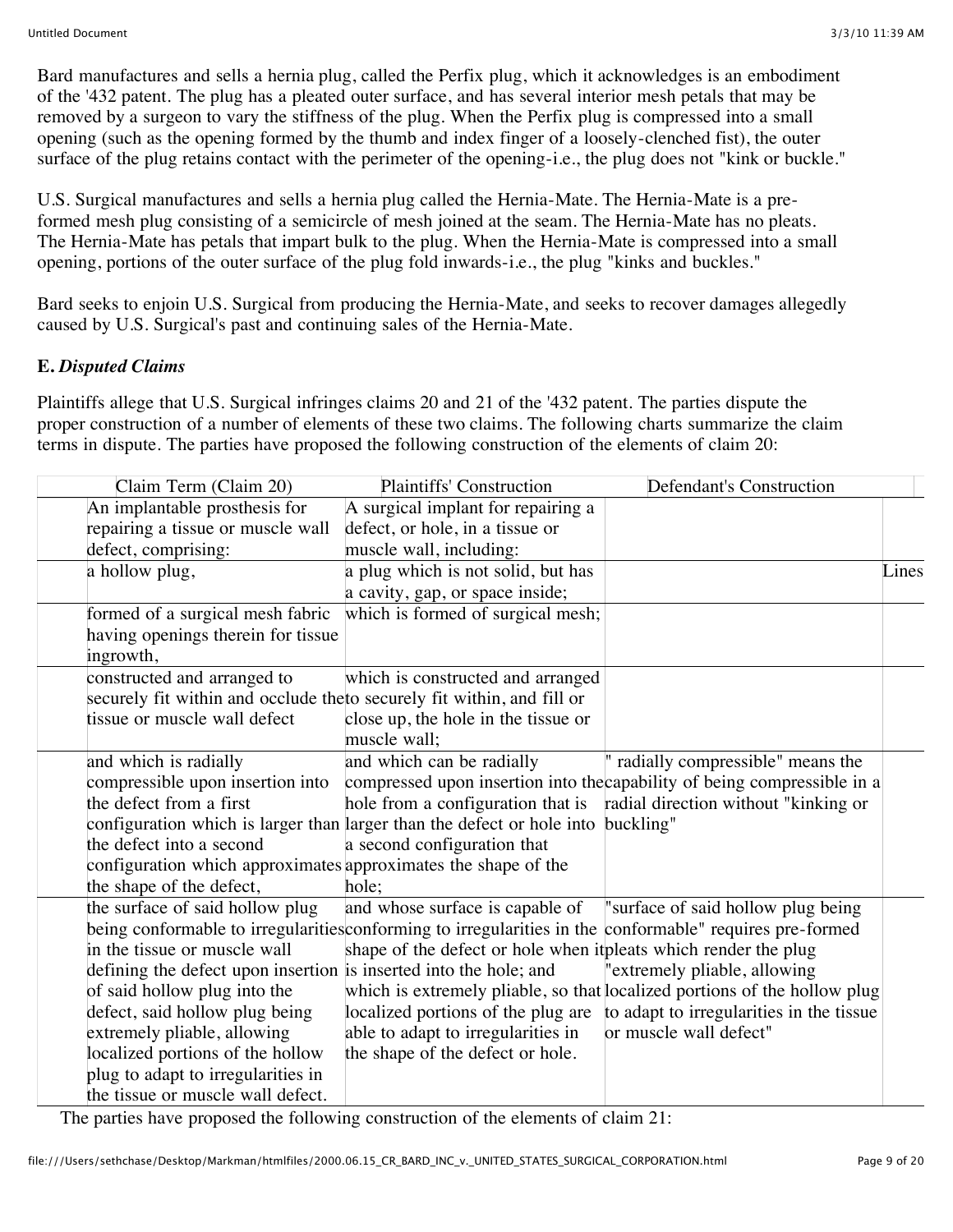| Claim Term (Claim 21)                                               | <b>Plaintiffs' Construction</b>                                              | <b>Defendant's Construction</b>  |       |
|---------------------------------------------------------------------|------------------------------------------------------------------------------|----------------------------------|-------|
| A method of repairing a tissue or                                   | A method of repairing a defect, or                                           |                                  | Lines |
| muscle wall defect, comprising:                                     | hole, in a tissue or muscle wall,                                            |                                  |       |
|                                                                     | including:                                                                   |                                  |       |
| providing an implantable prosthesis using a plug formed of surgical |                                                                              |                                  |       |
| including a plug formed of a                                        | mesh that can be compressed from a                                           |                                  |       |
| surgical mesh fabric which is                                       | configuration that is larger than the                                        |                                  |       |
| compressible from a first                                           | defect or hole into a second                                                 |                                  |       |
| configuration which is larger than                                  | configuration that approximates the                                          |                                  |       |
| the defect into a second                                            | shape of the hole, so that the plug                                          |                                  |       |
| configuration which approximates                                    | fits into and plugs up the hole;                                             |                                  |       |
| the shape of the defect so that the                                 |                                                                              |                                  |       |
| plug securely fits therein and                                      |                                                                              |                                  |       |
| occludes the defect,                                                |                                                                              |                                  |       |
| the plug including an inner filler                                  | the plug has inner mesh petals that                                          |                                  |       |
| body formed of spaced petals of a                                   | stiffen the plug when it is                                                  |                                  |       |
| surgical mesh fabric which stiffen                                  | compressed into the second                                                   |                                  |       |
| the implantable prosthesis when the                                 | configuration                                                                |                                  |       |
| plug is compressed into the second                                  |                                                                              |                                  |       |
| configuration;                                                      |                                                                              |                                  |       |
|                                                                     | placing the plug in the defect so that placing the plug in the hole, so that |                                  |       |
| the plug compresses into the second it compresses into the second,  |                                                                              |                                  |       |
| configuration; and                                                  | smaller configuration; and                                                   |                                  |       |
| detaching one or more petals                                        | detaching one or more of the                                                 | 'detaching" means "removing" and |       |
| from the inner filler body to vary                                  | inner mesh petals so that the plug                                           | does not mean "trimming"         |       |
| the stiffness of the implantable                                    | is less stiff.                                                               |                                  |       |
| prosthesis                                                          |                                                                              |                                  |       |
|                                                                     |                                                                              | 'detaching" means removing after |       |
|                                                                     |                                                                              | implanting                       |       |
|                                                                     |                                                                              | 'stiffness" does not mean "bulk" |       |

# **II.** *DISCUSSION*

# **A.** *Basic Principles of Claim Construction*

[1] [2] Claim construction is a matter for the court. Markman, 517 U.S. at 387, 116 S.Ct. 1384. The court will base the jury instructions in this case on the construction of the claims adopted herein. It is the province of the jury to determine whether the claims, as construed by the court, are valid and infringed. *Id.*

[3] [4] Claims are construed from the vantage point of a person of ordinary skill in the art at the time of the invention. Markman v. Westview Instruments, Inc., 52 F.3d 967, 986 (Fed.Cir.1995). To define the scope of the invention, the court first looks to the words of the claims themselves. *See* Vitronics Corp. v. Conceptronic, Inc., 90 F.3d 1576, 1582 (Fed.Cir.1996). These words are to be given their ordinary meaning unless inconsistent with the specification and prosecution history. *See* Desper Products, Inc. v. QSound Labs, Inc., 157 F.3d 1325, 1336 (Fed.Cir.1998); Renishaw PLC v. Marposs Societa' per Azioni, 158 F.3d 1243, 1250 (Fed.Cir.1998).

[5] The court must then review the specification, of which the claims are a part. *See* Vitronics, 90 F.3d at 1582; Markman, 52 F.3d at 979. Claims should be interpreted consistently with the specification, which provides content for the proper construction of the claims because it explains the nature of the patentee's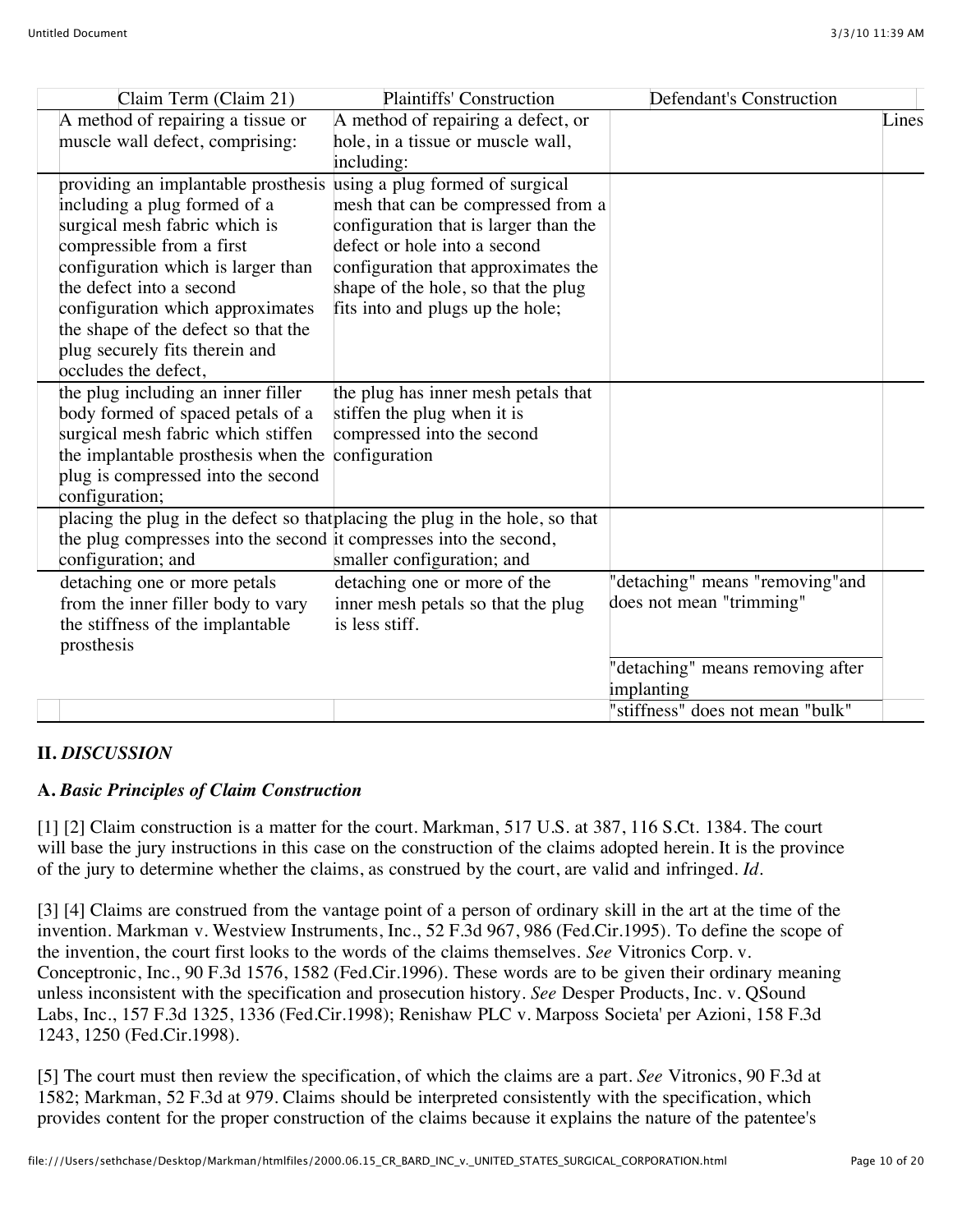invention. *See* Renishaw, 158 F.3d at 1250. As the Federal Circuit explained in *Renishaw,*

Ultimately, the interpretation to be given a term can only be determined and confirmed with a full understanding of what the inventors actually invented and intended to envelop with the claim. The construction that stays true to the claim language and most naturally aligns with the patent's description of the invention will be, in the end, the correct construction.A claim construction is persuasive, not because it follows a certain rule, but because it defines terms in the context of the whole patent.

# *Id.* (citation omitted)

[6] The prosecution history should also be considered. The public has a right to rely on statements made by the patent applicant or his attorney during prosecution that define the scope of the claims. *See* Ekchian v. Home Depot, Inc., 104 F.3d 1299, 1304 (Fed.Cir.1997).

The Federal Circuit has repeatedly cautioned against limiting the scope of a claim to the preferred embodiment or specific examples disclosed in the specification. *See, e.g.,* Ekchian, 104 F.3d at 1303; Intervet America, Inc. v. Kee-Vet Laboratories, Inc., 887 F.2d 1050, 1053 (Fed.Cir.1989) ( "[L]imitations appearing in the specification will not be read into claims, and ... interpreting what is meant by a word in a claim 'is not to be confused with adding an extraneous limitation appearing in the specification, which is improper.' ") (citation omitted).

[7] Section 112 para. 1 of the Patent Act requires that a patent specification describe an invention and do so in sufficient detail that one skilled in the art can reasonably conclude that, as of the filing date, the inventors were in possession of the claimed invention. *See* Regents of University of California v. Eli Lilly & Co., 119 F.3d 1559, 1566 (Fed.Cir.1997). The written description requirement "is not a question of whether one skilled in the art might be able to construct the patentee's device from the teachings of the disclosure.... Rather, it is a question whether the application necessarily discloses that particular device." Lockwood v. American Airlines, Inc., 107 F.3d 1565, 1572 (Fed.Cir.1997). The specification must sufficiently describe the claimed invention such that persons skilled in the art can discern that the inventor has in fact invented what has been claimed. Toro Co. v. Ariens Co., 2000 WL 504209, at (Fed.Cir. Apr.27, 2000).

The court will now consider the disputed terms of claims 20 and 21.

# **B.** *Undisputed Claims*

As indicated in the above charts, U.S. Surgical has not opposed plaintiffs' construction of many of the claim terms. Claims 20 and 21 each recite the word "occlude" in one of their claim elements. Because the word "occlude" may not be understood by all prospective jurors, the court will adopt plaintiffs' proposed construction as to the claim elements reciting the word "occlude." As to the remainder of the claims for which U.S. Surgical has not proposed a construction, the court will adopt the existing claim language.

# **C.** *Claim 20*

1. " *and which is radially compressible upon insertion into the defect from a first configuration which is larger than the defect into a second configuration which approximates the shape of the defect* " [8] The parties dispute the meaning of the claim limitation "and which is radially compressible upon insertion into the defect from a first configuration which is larger than the defect into a second configuration which approximates the shape of the defect."

Plaintiffs, adhering to the plain meaning of the claim language, propose that this limitation be construed to mean "and which can be radially compressed upon insertion into the hole from a configuration that is larger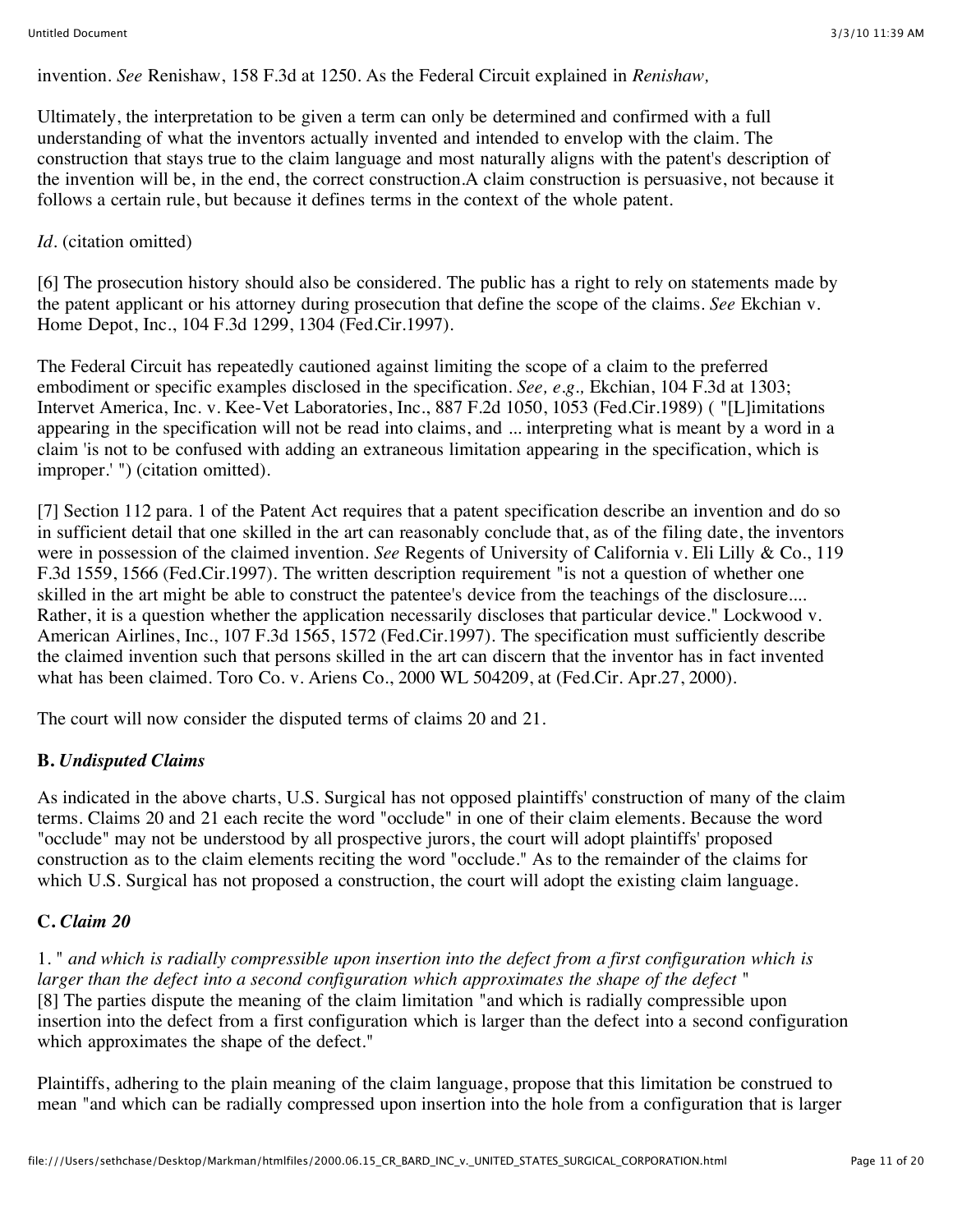than the defect or hole into a second configuration that approximates the shape of the hole."

U.S. Surgical contends that the term "radially compressible," as used in the above claim limitation, means the capability of being compressible in a radial direction without "kinking or buckling."

U.S. Surgical bases its proposed construction of this claim limitation on a statementmade by Bard to the examiner in its May 1, 1995 Request for Reexamination. As noted above, Bard attempted to distinguish its claimed invention from the reexamination references by noting that the prior art did not disclose a plug that is radially compressible without kinking or buckling. Bard stated that "[t]his feature is an element of each claim, except method claim 21." U.S. Surgical argues that this statement demonstrates that the phrase "radially compressible" should be not construed to cover a hernia plug that kinks and buckles when it is compressed. U.S. Surgical contends that Bard's statement to the examiner is consistent with the language of the specification, which states that the pleated surface of the implant allows the device to "conform to irregularities in the shape of the hernia without kinking." The specification, moreover, distinguishes the claimed invention from the prior art by stating that the prior art "may be susceptible to kinking and buckling during placement." U.S. Surgical contends that the specification and prosecution history dictate an interpretation of the term "radially compressible" in claim 20 as meaning compressible in a radial direction without kinking or buckling.

Bard notes that only eleven of the twenty-six claims of the '432 patent, as reexamined, expressly recite compression without kinking and buckling. Plaintiffs assert that the statement made by the prosecuting attorney in the Request for Reexamination was an erroneous remark about the number of claims containing the kinking and buckling limitation. Plaintiffs argue that the language of the claims, and not the statement of the attorney, should control. *See* Intervet, 887 F.2d at 1050 ("When it comes to the question of which should control, an erroneous remark by an attorney in the course of prosecution of an application or the claims of the patent ... we think the law allows for no choice. The claims themselves control"). Moreover, plaintiffs note, the attorney's comment was made as part of his initial request to the PTO to commence a reexamination proceeding, rather than in response to an office action. Plaintiffs contend that the comment should not be construed as an interpretative remark intended to import the kinking and buckling limitation into claim 20.

Only eleven of the twenty-six claims of the patent recite the kinking and buckling limitation. As such, the court finds that the remark by the prosecuting attorney that the kinking buckling limitation "is an element of each claim, except method claim 21" was an error. Because the erroneous statement was made in the context of an initial request for reexamination, rather than as a response to objections raised by the examiner, the court does not find that the claims, as allowed, should be construed in light of the attorney's statement. The court will adopt the existing language of this claim limitation.

### 2. " *the surface of said hollow plug being conformable to irregularities in the tissue or muscle wall defining the defect upon insertion of said hollow plug into the defect, said hollow plug being extremely pliable, allowing localized portions of the hollow plug to adapt to irregularities in the tissue or muscle wall defect.*"

The parties dispute the meaning of the claim limitation "the surface of said hollow plug being conformable to irregularities in the tissue or muscle wall defining the defect upon insertion of said hollow plug into the defect, said hollow plug being extremely pliable, allowing localized portions of the hollow plug to adapt to irregularities in the tissue or muscle wall defect."

Bard argues that this limitation should be construed to mean "and whose surface is capable of conforming to irregularities in the shape of the defect or hole when it is inserted into the hole, and which is extremely pliable, so that localized portions of the plug are able to adapt to irregularities in the shape of the defect or hole."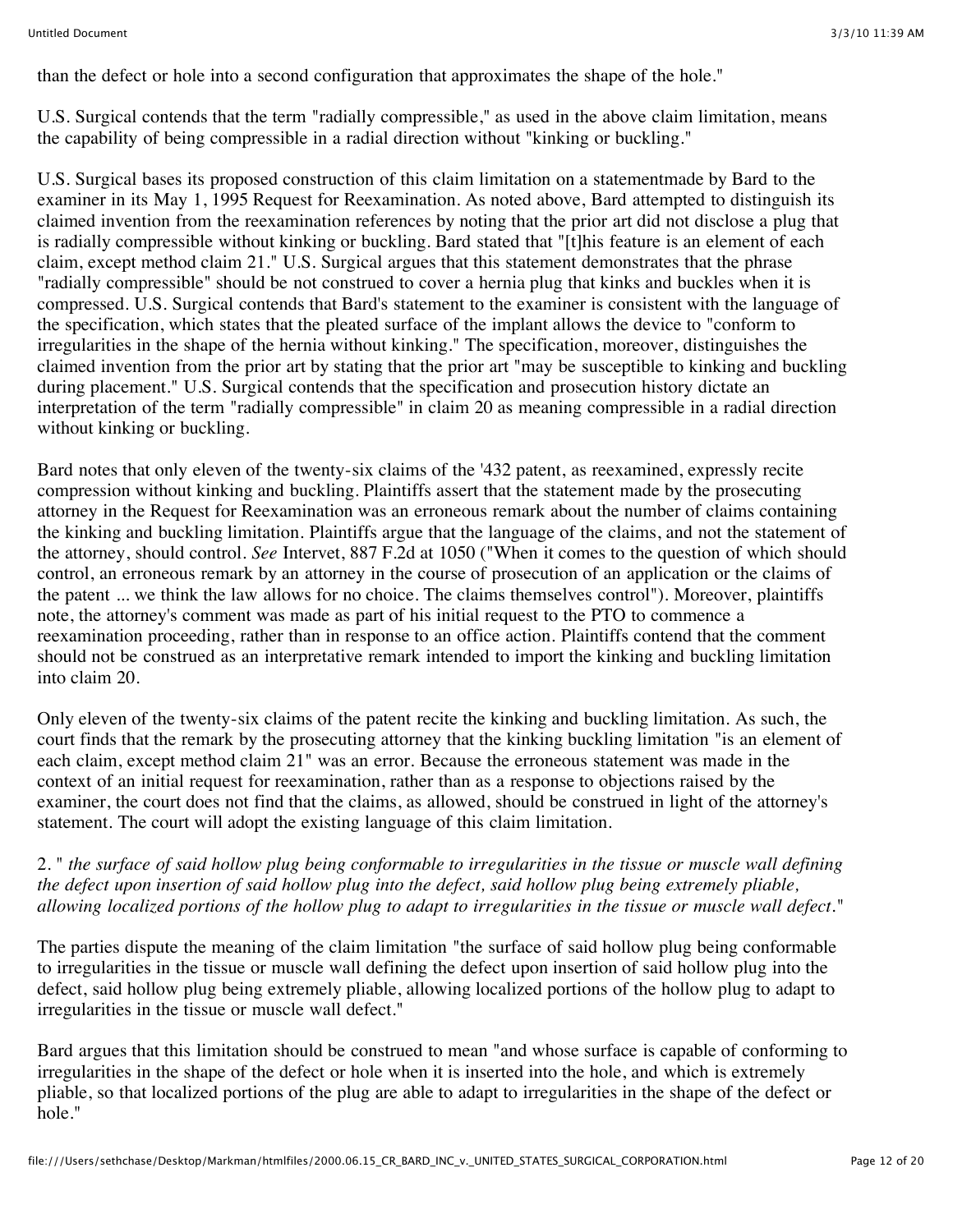Defendant argue that the phrase "surface of said hollow plug being conformable" requires pre-formed pleats which render the plug "extremely pliable, allowing localized portions of the hollow plug to adapt to irregularities in the tissue or muscle wall defect."

### **a.** *means-plus-function claims*

Defendant's proposed construction is based, in part, on an argument that claim 20 is written in means-plusfunction language. Claims may be drafted in functional terms, as permitted by 35 U.S.C. s. 112 para. 6, which provides:

An element in a claim for a combination may be expressed as a means or step for performing a specified function without the recital of structure, material, or acts in support thereof, and such claim shall be construed to cover the corresponding structure, material, or acts described in the specification and equivalents thereof.

35 U.S.C. s. 112 para. 6. Patent drafters typically invoke s. 112 para. 6 by including the words "means for," or the word "means," in the language of a claim. *See* Personalized Media Communications, LLC v. International Trade Commission, 161 F.3d 696, 703-04 (Fed.Cir.1998). The "means" term in a means-plusfunction limitation is essentially a generic reference for the corresponding structure disclosed in the specification. *See* Mas-Hamilton Group v. LaGard, Inc., 156 F.3d 1206, 1211 (Fed.Cir.1998). If the drafter does not use the word "means" or "means for," there is a presumption that s. 112 para. 6 does not apply. *See* Personalized Media, 161 F.3d at 703-04.

[9] A claim may invoke s. 112 para. 6 even though it does not recite the words "means" or "means for." Section 112 paragraph 6 governs only claim elements that do not recite sufficient structural limitations. *See Al-* Site Corp. v. VSI International Inc., 174 F.3d 1308, 1318-19 (Fed.Cir.1999). When it is apparent that the element invokes purely functional terms, without the additional recital of a specific structure or material for performing that function, the claim element may be a means-plus-function element despite the lack of express means-plus-function language. *See id.; see also* Mas-Hamilton, 156 F.3d at 1214 (construing "lever moving element" in means-plus-function format).

# **b.** *U.S. Surgical's position*

U.S. Surgical contends that claim 20 should be limited to a pleated implant. U.S. Surgical argues that claim 20, by itself, does not disclose any structure, material, or acts that would enable one skilled in the art to make a hollow plug that would perform all the claimed functions. Claim 20 recites that the implant should be "extremely pliable." U.S. Surgical asserts that this is a functional limitation, and that a person of ordinary skill in the art would have to consult the specification to determine what structures to use to make an "extremely pliable" implant. U.S. Surgical argues that it is necessary to invoke s. 112 para. 6 and construe the claim in light of the structures discussed in the specification. *See Al-* Site, 174 F.3d at 1318-19. U.S. Surgical contends that the specification repeatedly states that the use of pleats enhances the flexibility and pliability of the implant.

U.S. Surgical argues that the specification only discloses the use of a pleated structure, and that it would be inappropriate to broaden the scope of the claims beyond the scope of the invention. *See* Wang Laboratories, Inc. v. America Online, Inc., 197 F.3d 1377, 1383 (Fed.Cir.1999). In *Wang,* Wang sued America Online and Netscape Communications for infringement of a 1984 patent directed to a system for providing users with textual and graphical information from computer-controlled databases via interactive two-way communications over a telephone network. The issue for claim construction and summary judgment was whether the claim term "frames of information" covered both character-based and bit-mapped-based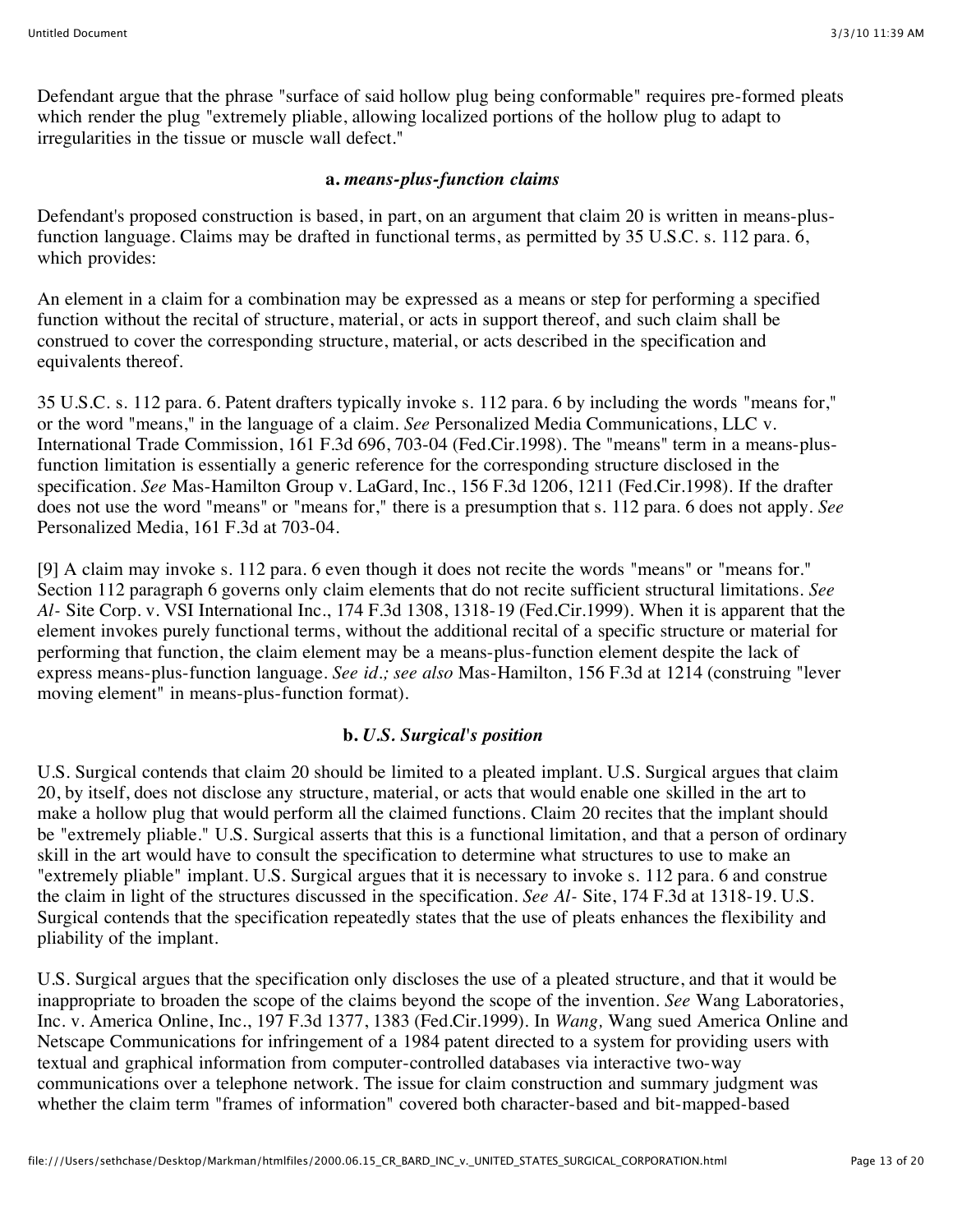protocols, or whether the term should have been limited to character-based protocols. The preferred embodiment of the invention was directed to character-based protocol systems, although the specification acknowledged that bit-mapped protocols were part of the prior art. The Federal Circuit found that a person of ordinary skill in the art would understand the specification to refer only to character-based systems, and affirmed the trial court's construction that limited the claims to character-based systems.

U.S. Surgical argues that this case is analogous to *Wang.* U.S. Surgical argues that the specification of the '432 patent is directed only to a pleated implant. U.S. Surgical asserts that to construe claim 20 to cover unpleated implants would grant coverage to embodiments not disclosed by the patent.

U.S. Surgical argues that the prosecution history demonstrates that claim 20 should be construed in meansplus-function format. U.S. Surgical contends that during the reexamination proceedings, the examiner specifically suggested putting claim 20 in means-plus-function format, such that the suggested "means for conforming" language would refer to the portion of the specification discussing pleats. U.S. Surgical asserts that after Bard amended its claims, the examiner granted the claims under the belief that the claims set forth a "means for conforming," as stated in his Notice of Intent to Issue Reexamination Certificate. U.S. Surgical argues that the examiner would not have granted the claim had he not interpreted the claim to be in meansplus-function format.

U.S. Surgical argues that, regardless if claim 20 is construed in means-plus-function format, the prosecution history nevertheless limits the claim's construction to a plug which has pre-formed pleats. U.S. Surgical contends that Bard distinguished its invention from Trabucco through reference to its "integrally formed pleats," and that the examiner would not have allowed the claims but for this statement.

U.S. Surgical argues, moreover, that statements made by Bard during the prosecution of Canadian and European counterpart patents of the '432 patent demonstrate that the scope of claim 20 should be limited to a pleated implant. After the Canadian examiner rejected all the claims in the application on the grounds that a plug "having a pleated surface is known and described in the prior art cited," Bard argued that the prior art devices "do not have a pleated surface and are, therefore, unable to completely fill the opening formed by an irregularly shaped defect." Bard amended its claims by substituting verbatim the claims of the United States '432 patent. U.S. Surgical argues that this amendment constitutes an admission by Bard that claim 20 of the '432 patent is limited to a plug with a pre-formed pleated surface.

U.S. Surgical further states that the European examiner rejected the only independent claim of Bard's application on the grounds that the prior art disclosed pleated plugs. In response to the rejection, Bard stated that its plug "is preferably formed by hot molding, which indicates beyond a doubt that the pleats are permanent and are inherent in the plug." According to U.S. Surgical, this statement is an admission that the invention of the '432 patent includes a pre-formed pleated surface.

### **c.** *Bard's position*

Bard argues that, under the ordinary meaning of the words used in claim 20, the claim should not be construed to refer to pleats. Claim 20 refers to a structure that is "conformable" and "extremely pliable." Bard asserts that the ordinary meaning of the terms "conformable" and "extremely pliable" should control. Bard contends that additional structural limitations may be read into a claim only when the language of the claim invites reference to the remainder of the specification or the prosecution history. *See* Johnson Worldwide Associates, Inc. v. Zebco Corp., 175 F.3d 985, 989-90 (Fed.Cir.1999).

In *Johnson Worldwide,* the patentee sought to enforce its claims to a steering control used with trolling motors. The patent at issue claimed a "heading lock coupled to a trolling motor." The defendant, Zebco, argued that statements made by the patentee during the prosecution history served to limit this claim to a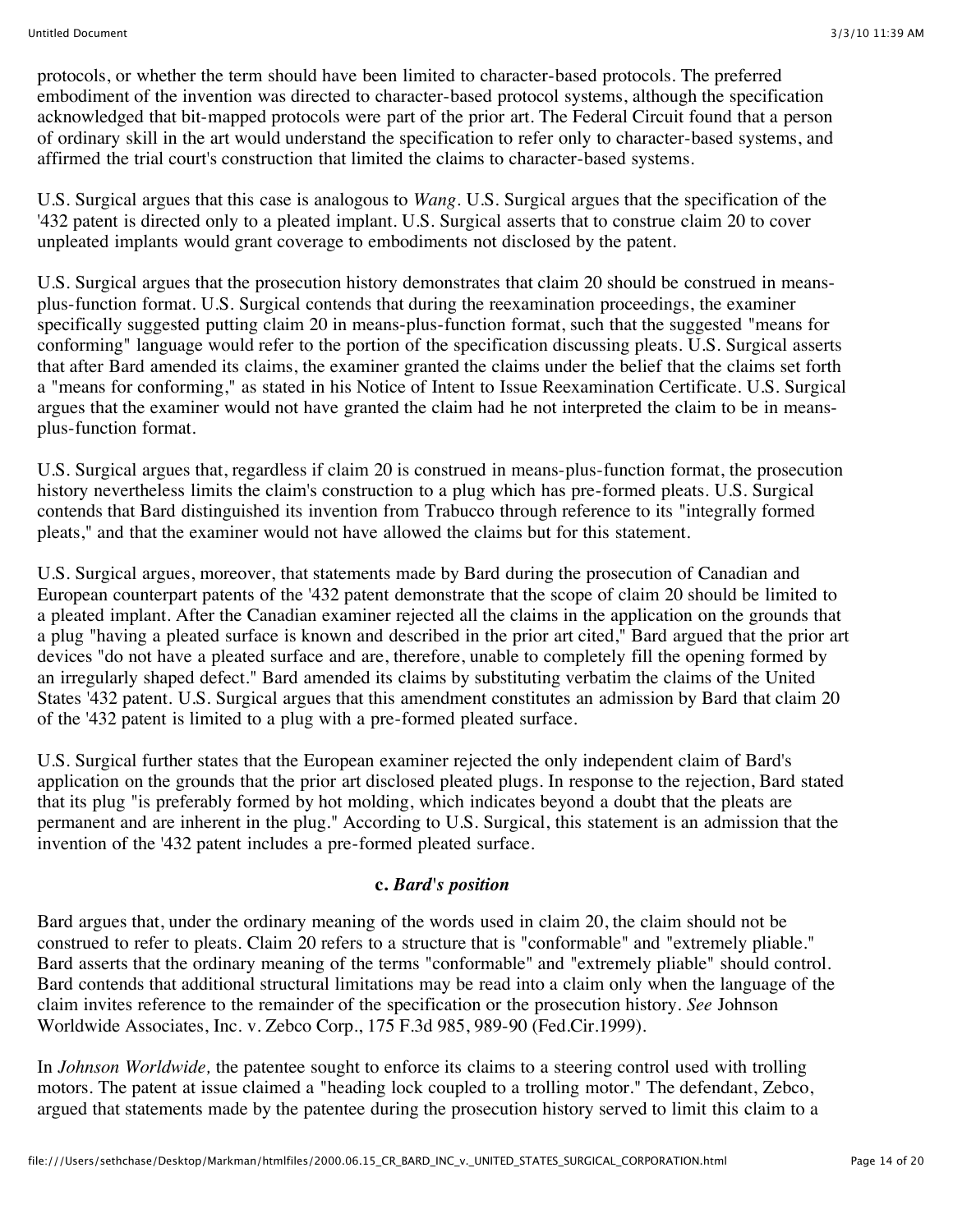directional indicator "physically attached" to the trolling motor. The Federal Circuit stated that there is a "heavy presumption" against importing additional limitations into claim language. *See id.* at 989. There are two situations, the court stated, in which a claim term should be accorded other than its ordinary and accustomed meaning. The first arises if the patentee has chosen to be his or her own lexicographer by clearly setting forth an explicit definition for a claim term. *Id.* at 990. The second is where the term or terms chosen by the patentee so deprive the claim of clarity that there is no means by which the scope of the claim may be ascertained from the language used. *Id.* The court found that the claim language was sufficiently clear that there was no need to import additional limitations from the specification and the prosecution history.

In this case, Bard contends that the limitations "conformable" and "extremely pliable" are sufficiently clear that it would be improper to import additional limitations from the specification and the prosecution history. Plaintiffs insist that neither term should be construed to refer to pleats, but rather that these are structural terms whose plain meaning should control.

Bard notes that the original patent application included a number of claims specifically reciting pleats, and other claims, including claim 20, that did not recite the use of pleats. Plaintiffs assert that the specification provides a written description of an embodiment of the invention that is not limited to pleats. The specification states: "[i]n another embodiment of the invention, a filler body is positioned in a mesh cone and packs the implant when the plug is compressed by placement in the narrow hernia opening, providing the bulkiness believed to be essential for non-recurrent repair of abdominal wall hernias." Plaintiffs argue that this embodiment is not limited to pleats, and that it provides support for a construction of claim 20 without reference to pleats.

Plaintiffs further contend that the prosecution history demonstrates that Bard never intended to refer to pleats in claim 20. When the examiner inserted a pleat limitation into claim 5, the examiner did not require the addition of language into claim 20 to refer to pleats. In the reexamination proceedings, after the examiner suggested adding a "means for conforming" limitation to claim 20, Bard declined to adopt this language, and instead added the limitation "said hollow plug being extremely pliable ...." This additional language, plaintiffs contend, is a structural limitation that does not refer to pleats, and that does not invoke s. 112 para. 6. Plaintiffs assert that claim 20 was allowed, not because it disclosed pleats, nor because it was limited to a plug that did not kink or buckle, but rather because it defined a plug whose extreme pliability allowed it to conform to a defect to a degree not achieved by the prior art. This reason for allowance is entirely consistent with the plain language of claim 20, plaintiffs state.

Moreover, Bard contends that it would be improper to invoke s. 112 para. 6 to construe claim 20. Bard argues that it never intended to draft the claim in means-plus-function language. *See* Greenberg v. Ethicon Endo-Surgery, Inc., 91 F.3d 1580, 1582 (Fed.Cir.1996) (declining to construe claim in means-plus-function format when there was no evidence that the patentee intended to claim its invention in that fashion). Plaintiffs argue that claim 20 does not contain the words "means" or "means for," and so a presumption should apply that the claim is not written in means-plus-function language. Plaintiffs contend that the use of adjectives like "conformable" and "extremely pliable" to limit the structure is insufficient to trigger s. 112 para. 6. *See Personalized* Media, 161 F.3d at 705 ("[A]n adjectival qualification ... placed upon otherwise definite structure ... does not make the sufficiency of that structure any less sufficient for purposes of s. 112, para. 6. Instead, it further narrows the scope of those structures covered by the claim and makes the term more definite."); *see also Al-* Site, 174 F.3d at 1317-19 (reversing trial court's determination that the claim limitation "attaching portion attachable to a portion of said frame of said pair of eyeglasses" was a meansplus-function element, because the limitation is not written in traditional means-plus-function format and because the claim supplies structural, not functional, terms).

Plaintiffs argue, moreover, that it would be improper under the doctrine of claim differentiation to construe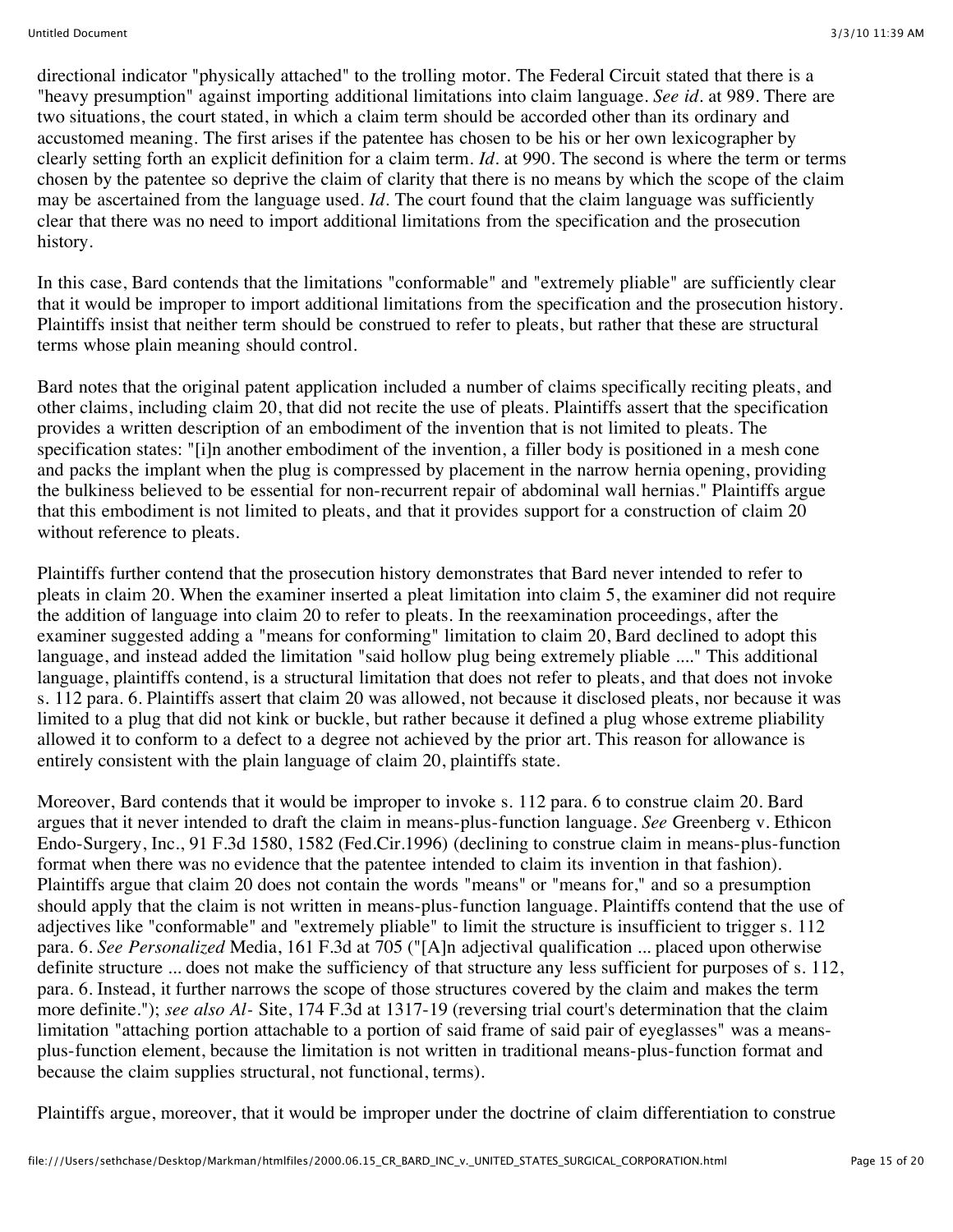claim 20 in means-plus-function format, because, under such a claim interpretation, the distinction between claims 19 and 20 disappears. Under the doctrine of claim differentiation, it is presumed that different words used in different claims result in a difference in meaning and scope for each of the claims. Clearstream Wastewater Systems, Inc. v. Hydro-Action, Inc., 206 F.3d 1440, 1446 (Fed.Cir.2000). This doctrine cannot be used to make a claim broader than what is contained in the written description, but it prevents the narrowing of broad claims by reading into them the limitations of narrower claims. *Id.* The doctrine of claim differentiation is a guide to claim construction, not a rigid rule. IMS Technology, Inc. v. Haas Automation, Inc., 206 F.3d 1422, 1432 (Fed.Cir.2000).

Bard argues that the court should not interpret claim 20 in light of the statements it made during the prosecution of counterpart patents in Canada and Europe, as these statements were made in different factual and legal contexts. Bard contends that, in the Canadian application, it overcame the examiner's rejection by stating that "[t]he flexible nature of the plug further allows it to compress radially upon insertion into the defect." And, Bard contends that the European application is irrelevant to the present proceedings, because the examiner had required Bard to use a single independent claim, and Bard complied with this requirement by choosing to claim only a pleated structure.

#### **d.** *the court's construction*

[10] Two competing principles of claim construction are at issue in this case. One principle, advanced by plaintiffs, is that the court should not import additional limitations from the specification or the prosecution history unless the language of the claims, themselves, invites such analysis. *See* Johnson Worldwide, 175 F.3d at 989-90. As discussed above, *Johnson Worldwide* teaches that it is proper to introduce additional limitations into the plain meaning of claim terms only when the patentee is acting as its own lexicographer, or when the claim terms chosen by the patentee deprive the claim of clarity and provide no means for determining the scope of the claims. *Id.*

On the other hand, patent claims should not be construed to cover embodiments that are not supported by the specification. *See* Wang, 197 F.3d at 1383. Although it is generally improper to limit the scope of the claims to a preferred embodiment, *see* Ekchian v. Home Depot, Inc., 104 F.3d 1299, 1303 (Fed.Cir.1997), claims should not be construed to encompass embodiments beyond those that are described and enabled in the specification. *See* Wang, 197 F.3d at 1382; *see also* Modine Manufacturing Co. v. U.S. International Trade Commission, 75 F.3d 1545, 1551 (Fed.Cir.1996) ("[W]hen the preferred embodiment is described in the specification as the invention itself, the claims are not necessarily entitled to a scope broader than that embodiment"). To determine whether the claims encompass art that is not supported by the specification, it is proper to look to the specification and the prosecution history to determine the scope of the invention. *See* Wang, 197 F.3d at 1383 ("Whether an invention is fairly claimed more broadly than the 'preferred embodiment' in the specification is a question specific to the content of the specification, the context in which the embodiment is described, the prosecution history, and if appropriate, the prior art, for claims should be construed, when feasible, to sustain their validity").

The crux of the present dispute is whether the specification describes an unpleated implant which is "extremely pliable, allowing localized portions of the hollow plug to adapt to irregularities in the tissue or muscle wall defect." Plaintiffs note that the specification states that "[i]n another embodiment of the invention, a filler body is positioned in a mesh cone and packs the implant when the plug is compressed by placement in the narrow hernia opening, providing the bulkiness believed to be essential for non-recurrent repair of abdominal wall hernias." Although the quoted embodiment is not limited to a pleated implant, this embodiment does not describe that the implant should be "extremely pliable." The specification does use the term "extremely pliable," as it states on two occasions that "[t]he pleated surface is extremely pliable." While the specification describes plugs that are extremely pliable, it does so only in the context of pleated plugs. Thus, the specification does not provide support for an unpleated plug that is "extremely pliable,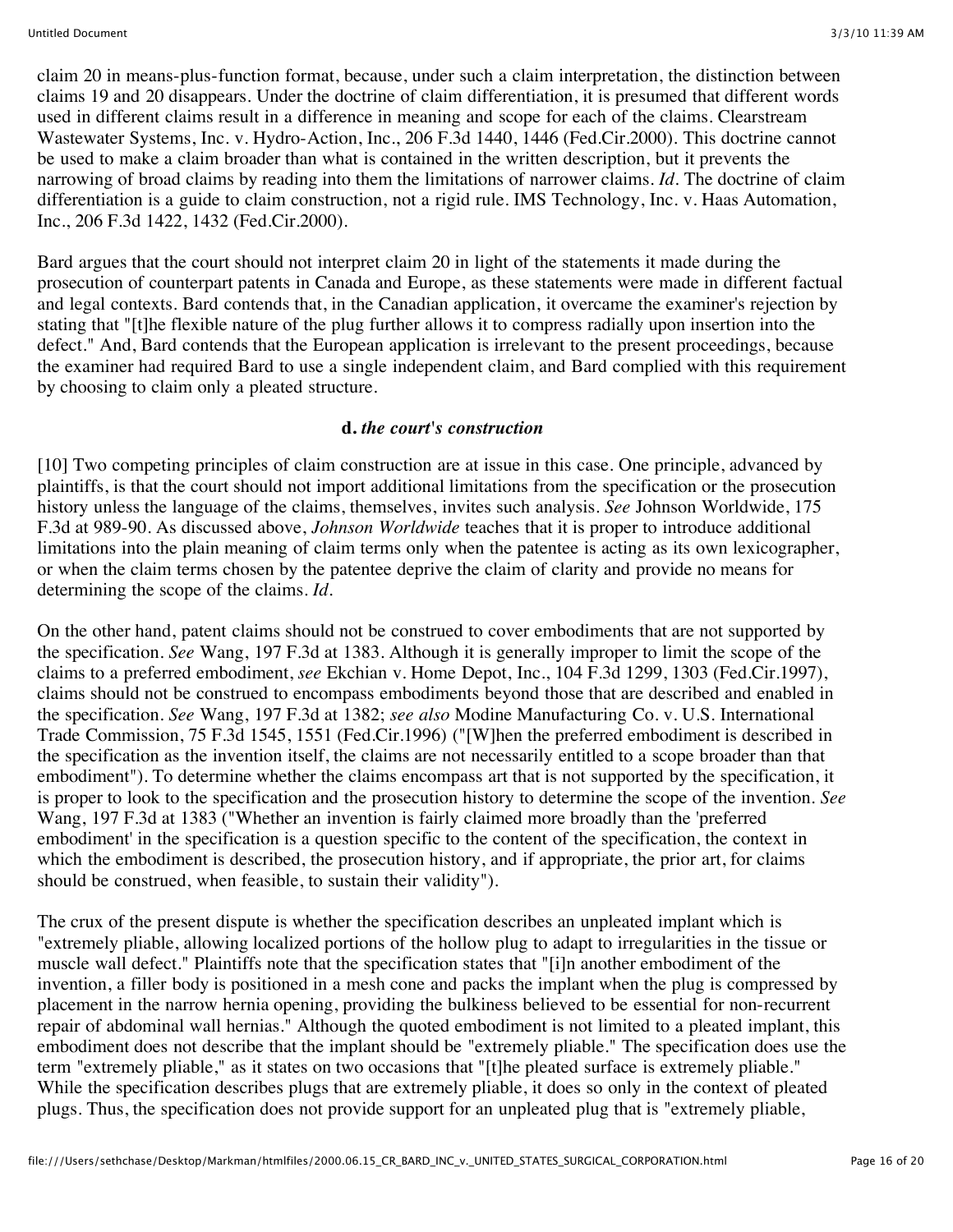allowing localized portions of the hollow plug to adapt to irregularities in the tissue or muscle wall defect."

Bard amended claim 20 to include the limitation "extremely pliable, allowing localized portions of the hollow plug to adapt to irregularities in the tissue or muscle wall defect" in order to distinguish the present invention from Trabucco. Bard amended claim 20 in this fashion after the examiner had rejected claim 20 in light of Trabucco, and after the examiner suggested adding the claim term "means for conforming." In support of his suggestion, the examiner referred to Col. 4, lines 44-48 of the specification, which specifies pleats as the structure that renders the implant "extremely pliable." After Bard made its final amendment to claim 20, the examiner appeared satisfied that Bard had added a "means for conforming" limitation, as he stated in his Notice of Intent to Issue Reexamination Certificate that "[c]laims 19 and 20 set forth a means for conforming which renders the hollow plug extremely pliable."

Bard argues that the added limitation, "said hollow plug being extremely pliable," is a structural limitation that, by itself, served to distinguish the claimed invention from Trabucco. However, as noted above, the specification does not describe how to make a plug that is extremely pliable, other than to say that the plug should be pleated. There is no basis to conclude that the term "extremely pliable" is a distinct structural limitation that is supported by the specification. The court finds that it is unlikely that the examiner found the "extremely pliable" language to be a structural limitation that distinguished Bard's invention from Trabucco.

The court finds that the best reading of the prosecution history is that the examiner found Bard's "extremely pliable" limitation to represent a "means for conforming." The court finds that the examiner would not have allowed claim 20 but for his conclusion that the claim sets forth "a means for conforming which renders the hollow plug extremely pliable such that localized portions can adapt to irregularities in the tissue of muscle wall defect," as he stated in his Notice of Intent to Issue Reexamination Certificate. Because the examiner accompanied his suggested amendment with a reference to Col. 4, lines 44-48 of the specification, which recites pleats as rendering the plug "extremely pliable," the court finds that the "means for conforming" refers to pleats.

Although claim 20 is not written in traditional means-plus-function format, the court finds that the claim language is sufficiently lacking in structural elements that it is proper to invoke s. 112 para. 6. As described above, the term "extremely pliable" is not a structural term that is supportedby the specification. When this term is disregarded, claim 20 has no additional structure beyond that of claim 19, which the parties acknowledge is written in functional language.

The court does not find that the doctrine of claim differentiation, as advocated by plaintiffs, bars interpretation of claim 20 in means-plus-function format. It appears that, when claim 20 is read in a meansplus-function format, claims 19 and 20 refer to the same structure. While claim differentiation is a useful canon of claim construction, the court finds that the language of the claims and the prosecution history provide adequate justification for interpreting claim 20 under s. 112 para. 6.

The court recognizes that the Federal Circuit has cautioned against reading examiners' statements into the scope of claims. *See* Eastman Kodak Co. v. Goodyear Tire & Rubber Co., 114 F.3d 1547, 1556 (Fed.Cir.1997), *abrogated on other grounds,* Cybor Corp. v. FAS Technologies, Inc., 138 F.3d 1448, 1454- 55 (Fed.Cir.1998). In *Eastman Kodak,* the patent examiner during a Reexamination Proceedings Interview Summary wrote that a set of conditions recited in a crystallization procedure referred to "further crystallization" as opposed to "initial crystallization." The Federal Circuit affirmed the trial court's decision to exclude the "further crystallization" limitation from the claims, as to do so would improperly use prosecution history statements to vary the meaning of the claims. The present case is distinguishable from *Eastman Kodak* because the examiner's statements in this case were made in his Notice of Intent to Issue Reexamination Certificate, wherein he gave his interpretation as to why claim 20 was allowable. There is no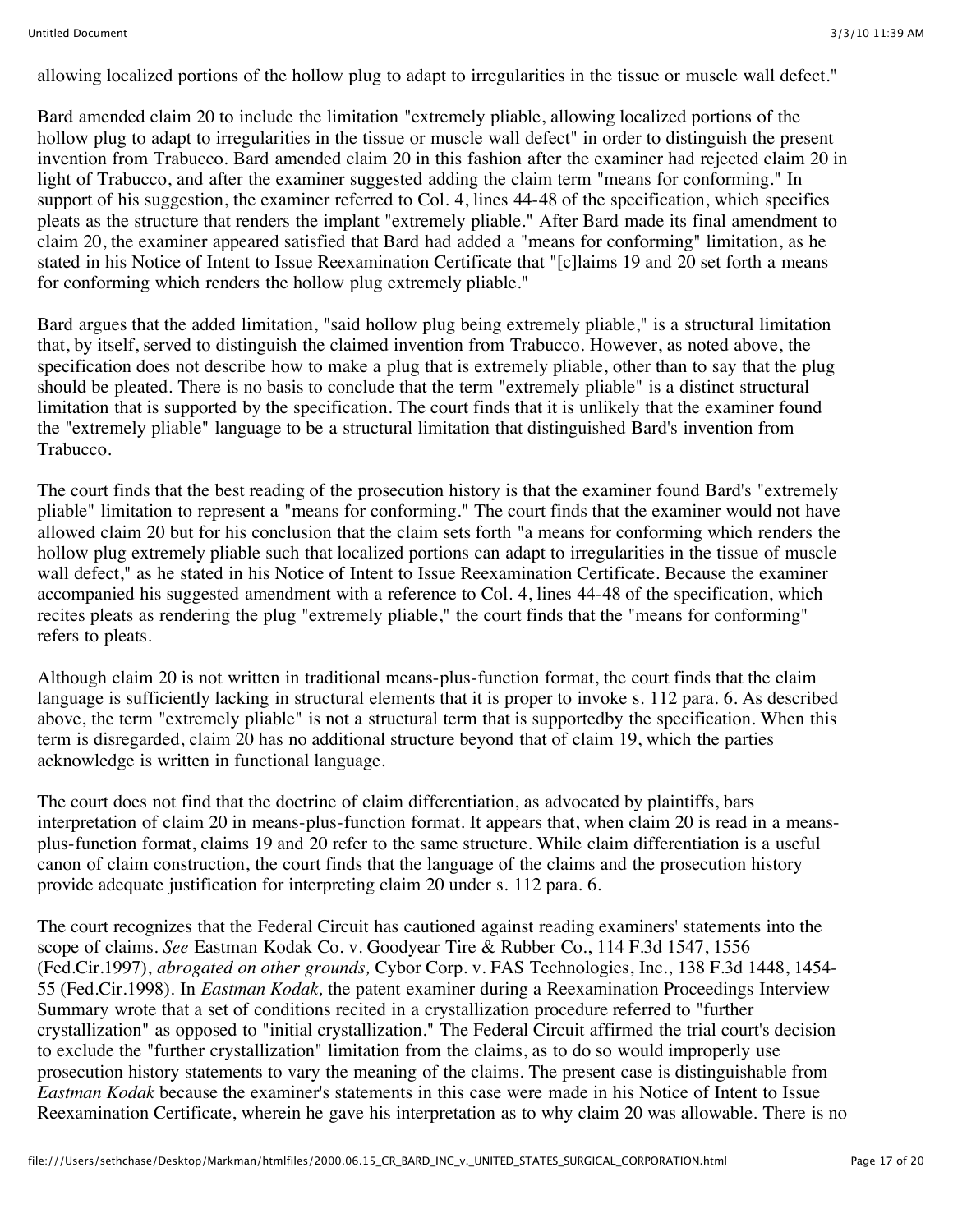indication in *Eastman Kodak* that the examiner's remarks were determinative of the meaning of the disputed claim.

Because the court is satisfied that the prosecution history of the '432 patent in the United States demonstrates that claim 20 should be limited to a pleated structure, the court will not consider the arguments raised by U.S. Surgical concerning Bard's foreign patent filings.

The court finds that the claim term "surface of said hollow plug being conformable" requires pre-formed pleats which render the plug "extremely pliable, allowing localized portions of the hollow plug to adapt to irregularities in the tissue or muscle wall defect."

### **D.** *Claim 21*

### **1. "** *detaching one or more petals from the inner filler body to vary the stiffness of the implantable prosthesis* **"**

The parties dispute the proper construction of one element of claim 21, which recites "detaching one or more petals from the inner filler body to vary the stiffness of the implantable prosthesis." Plaintiffs propose a plain meaning construction of the term, arguing that it should be construed as "detaching one or more of the inner mesh petals so that the plug is less stiff." U.S. Surgical makes three arguments regarding the construction of this claim limitation. First, it argues that "detaching" the petals means "removing" the petals, and does not mean "trimming" the petals. Second, it argues that "detaching" means removing after implanting. Third, it argues that "stiffness" does not mean "bulk."

#### **a.** *removing or trimming*

[11] U.S. Surgical argues that "detaching" the petals does not mean trimming or snipping a portion of the petals. U.S. Surgical notes that the claim language recites detaching "one or more" petals. Moreover, the specification recites that the stiffness of the compressed plug "may be adjusted by snipping off individual leaves of the filler body if the surgeon determines that the implant otherwise will become too tightly packed." U.S. Surgical argues that the specification and the claim language show that the recited "detaching" is of the individual, full petals, and does not mean merely trimming or snipping a portion of those petals.

Plaintiffs do not advance a particular construction of the term "detaching." In oral argument, plaintiffs stated that, in practice, surgeons snip all or substantially all of the petal from near its base.

The language of claim 21 is explicitly directed to the "detaching of one or more petals." The written description of the invention, similarly, refers to "snipping off individual leaves of the filler body." Because the examiner allowed claim 21 (claim 22 of the application) as it appeared in the initial application, the prosecution history gives no additional context for the meaning of this claim term. The court finds that the claim language and specification, on their face, limit the literal scope of the claim to the detaching of one or more entire petals. The court finds that trimming a portion of the petals is not covered by the literal scope of claim 21. Trimming the petals may raise issues under the doctrine of equivalents. Because claim 21 already contains the language, "detaching one or more petals," the court will adopt the existing claim language as the court's construction of this claim.

### **b.** *sequence of events*

[12] U.S. Surgical argues that claim 21 covers only those surgical methods that involve performing the claimed steps in the order in which they are listed in the claim. *See* MHB Industries Corp. v. Dennis Garberg & Associates, Inc., 1996 WL 461592, at (D.Mass. July 25, 1996) ("Ordinarily, the recitation of steps in sequence suggests strongly that the steps are to be taken chronologically in the order described").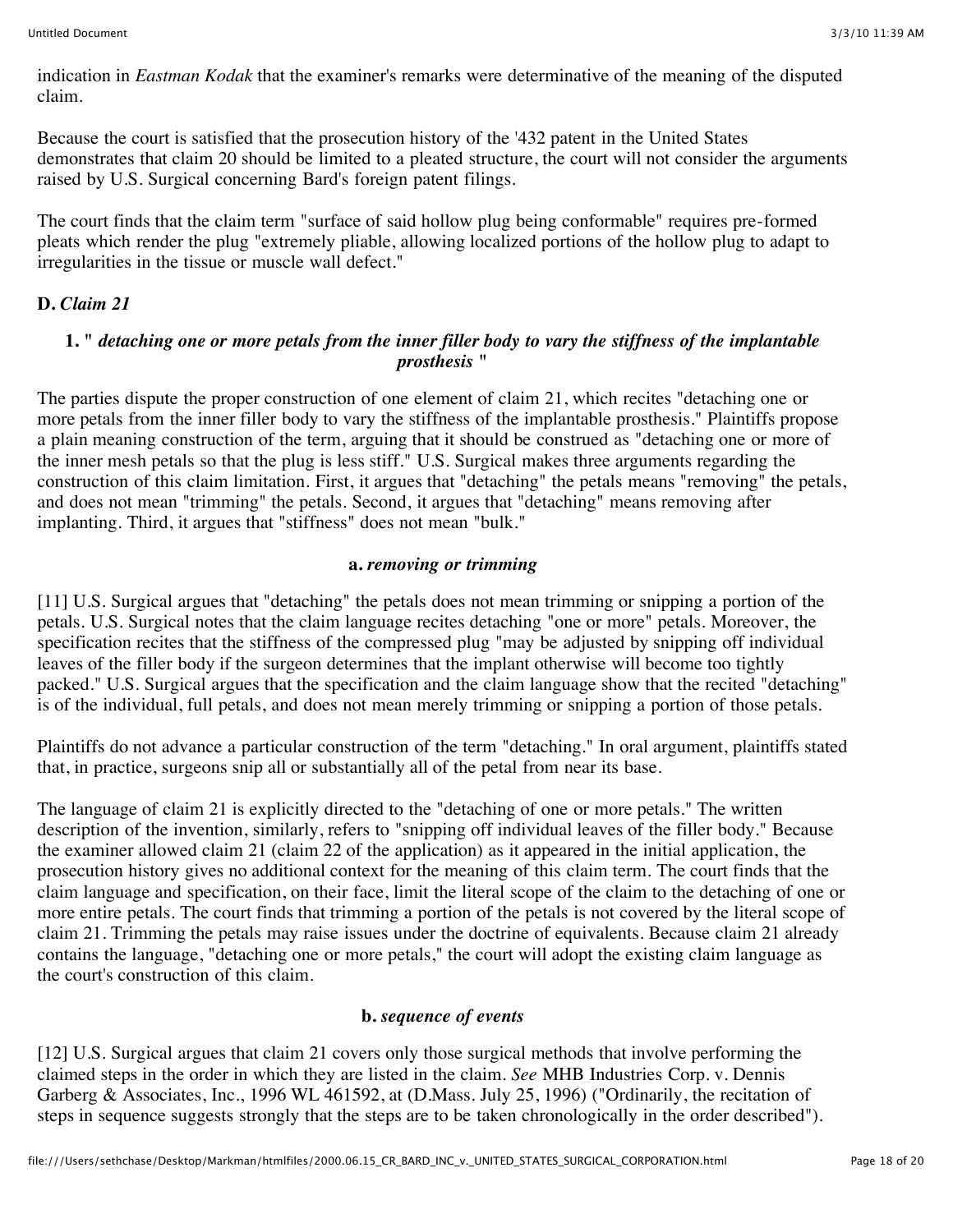U.S. Surgical notes that claim 21 recites the step of detaching the petals after reciting the step of "placing the plug in the defect so that the plug compresses into the second configuration." U.S. Surgical also points out that the specification teaches that "[t]he stiffness of the *compressed* plug may be adjusted by snipping off individual leaves [i.e., petals] of the inner filler body if the surgeon determines that the implant otherwise will become too tightly packed" (emphasis added).

Plaintiffs contend that the order of the steps listed in the claim has no particular significance. Plaintiffs argue that only when the nature of the invention, or the language of the claims, dictates that the steps be practiced in order should the scope of the claim be restricted to the stated sequence. *See* Depuy Orthopaedics Inc. v. Androphy, 53 U.S.P.Q.2d 1941, 1957 (N.D.Ill.2000) ("The general rule is that unless the literal language or physical constraints of the process claim dictate otherwise, the steps of the claim have no required order of performance"). Plaintiffs state that a surgeon might elect to snip the petals from the implant once it has been inserted into the patient, or might choose to remove the petals prior to implanting it. Plaintiffs argue that either procedure should be covered by the patent.

The court finds that there is no particular significance to the order in which the implanting and detaching steps appear in claim 21. The specification states that "the stiffness of the compressed plug *may* be adjusted" by snipping the leaves after insertion. (emphasis added). The specification does not require that the detaching step follow the insertion step. The court declines to find that "detaching" refers to removing the petals after implantation of the device.

### **c.** *stiffness or bulk*

[13] U.S. Surgical contends that the limitation "detaching one or more petals from the inner filler body to vary the stiffness of the implantable prosthesis" should not be construed to read on a procedure wherein the petals are removed to vary the bulk of the implant. U.S. Surgical contends that, throughout the specification, Bard ascribed distinct meanings to the terms "stiffness" and "bulk." The specification states:

A filler body contained within the plug imparts bulk to the device, improving its handling characteristics. The filler also stiffens the implant when it is compressed within the rupture, ensuring a snug fit of the implant against the tissue or wall structure defining the defect.

U.S. Surgical argues that stiffness means resistance to deformation, and does not mean bulk.

Plaintiffs argue that the specification shows that stiffness and bulk are directly and inherently related. The specification states that "[t]he stiffness and bulkiness believed to be important for a secure repair is provided by the inner filler bodies," and that "additional filler bodies may be provided for applications requiring increased stiffness and bulkiness of the implant." Plaintiffs contend that detaching one or more of the petals not only reduces the total bulk of the prosthesis, but also reduces its resistance to compression, i.e., its stiffness.

U.S. Surgical does not indicate how a surgeon could remove petals without varying both the bulk and the stiffness of the device. For this reason, the court declines to adopt U.S. Surgical's limitation of the "stiffness" term of claim 21.

# **III.** *CONCLUSION*

In summary, the court will adopt the existing wording of the claims, except that the following constructions shall apply:

In claim 20, the limitation "constructed and arranged to securely fit within and occlude the tissue or muscle